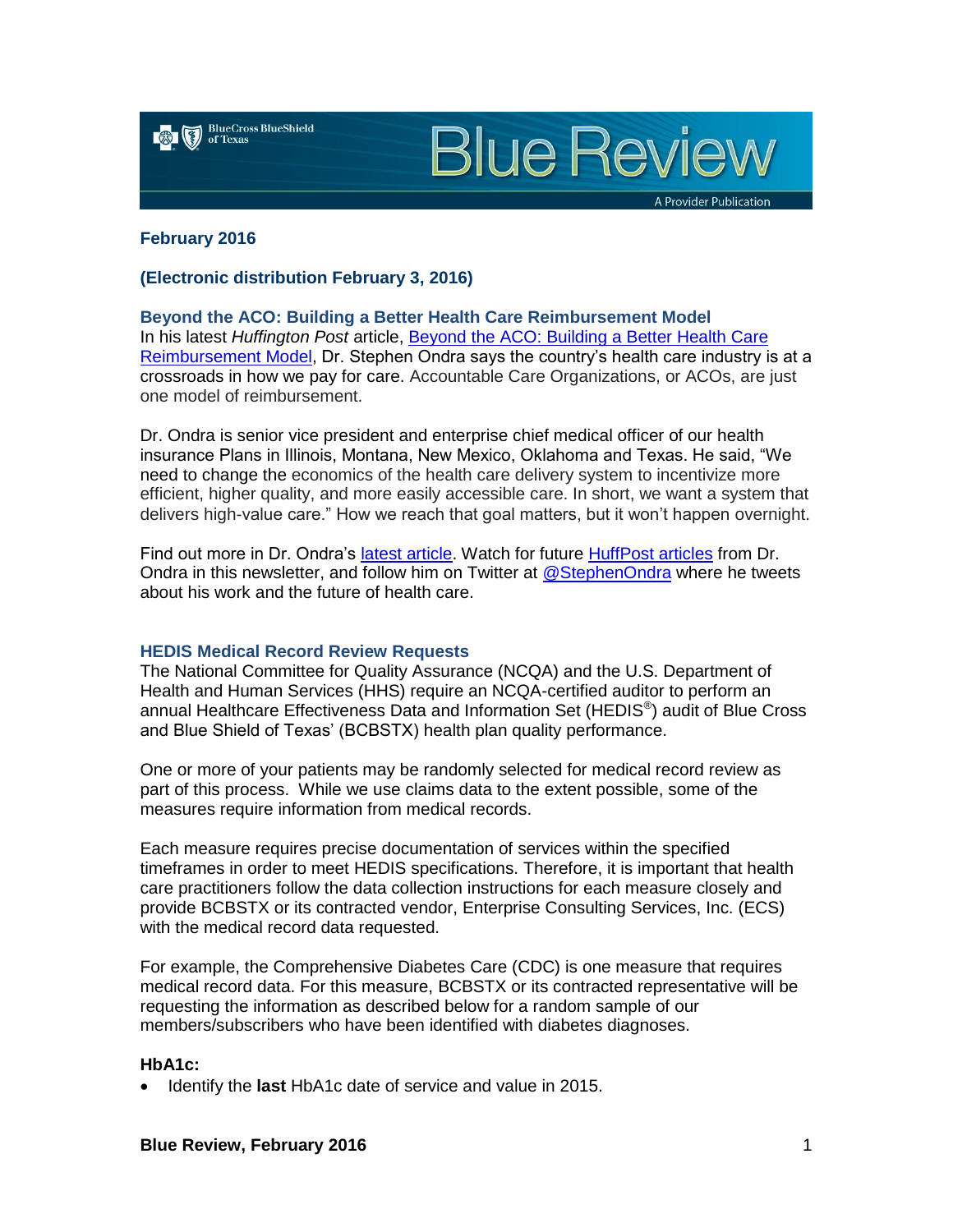o Look for a notation of "HbA1c," "A1c," "HgbA1c," "Glycohemoglobin A1c" or "Hemoglobin A1c."

# **Retinal Eye Exam:**

- Identify if the members/subscribers had a retinal eye exam in 2014 or 2015.
	- $\circ$  To identify a retinal eye exam, look for reference to "fundus," "macula," "retina," "dilation of the eye (dilating agents)," etc.
	- $\circ$  The eye exam must be with an eye care professional. Therefore, the specialty of the provider for the eye exam must be written on the medical record.
- If the medical record contains documentation of a retinal exam by an eye care professional in 2015, **no** results are needed. If the retinal eye exam was performed in 2014, include the result of the retinal or dilated eye exam.
	- $\circ$  A negative eye exam may be recorded as: "No background diabetic retinopathy (BDR)" or "No evidence of diabetic retinopathy (DR)."
	- $\circ$  For a positive eye exam, results may be recorded as: "DR," "BDR," "proliferative diabetic retinopathy (PDR)" or "non-proliferative diabetic retinopathy (NPDR)."

# **Blood Pressure:**

- Identify the **last** blood pressure in the medical record in 2015.
	- $\circ$  Do not submit blood pressure readings from inpatient stays or outpatient visits where a diagnostic test or surgical procedure was performed. Also, blood pressure readings reported or taken by the member/subscriber should not be submitted.

# **Medical Attention for Nephropathy:**

- $\circ$  Identify evidence in the medical record of medical attention for nephropathy. This may include:
	- o Documentation of angiotensin-converting enzyme (ACE) inhibitor/angiotensin receptor blockers (ARBs) therapy during 2015;
	- $\circ$  Documentation of a visit to a nephrologist in 2015;
	- $\circ$  Documentation of a diagnosis of nephropathy, end-stage renal disease (ESRD), chronic renal failure (CRF), acute renal failure (ARF), renal insufficiency, dialysis, or renal transplant in 2015; and/or
	- o A urine test for albumin or protein with results.

If applicable, you will receive a letter outlining the information that is being requested, the medical record request list with members'/subscribers' names and the identified measures that will be reviewed. If you have any questions about medical record requests, please contact the BCBSTX HEDIS Department at 972-766-6614.

We at BCBSTX thank you for your assistance with this very important health plan quality improvement initiative!

# *HEDIS is a registered trademark of NCQA*

*ECS is an independent third party vendor that is solely responsible for the products or services it offers. BCBSTX makes no endorsement, representations or warranties regarding any products or services offered by independent third-party vendors. If you have any questions regarding the services they offer, you should contact the vendor(s) directly.*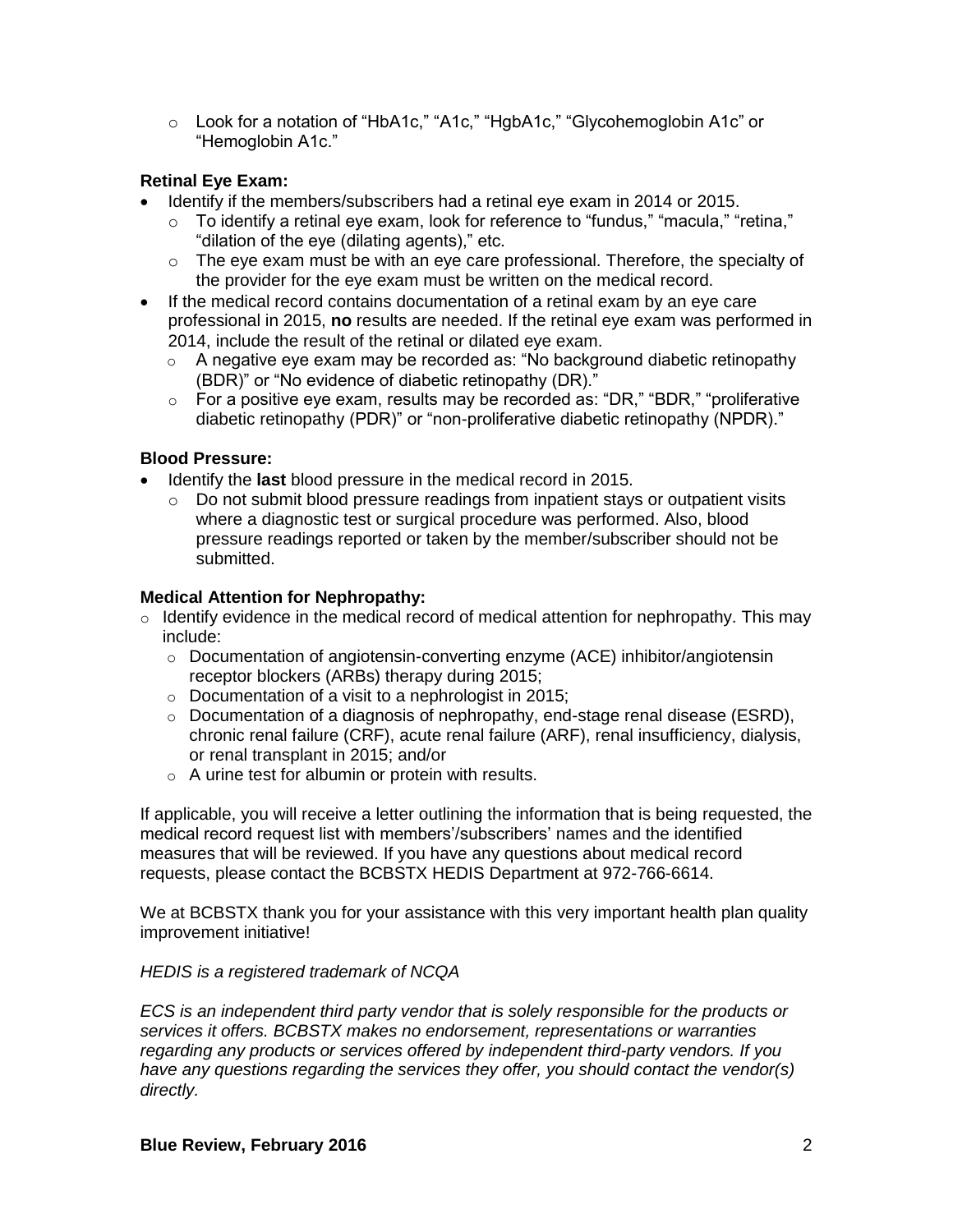## **NOTICES AND ANNOUNCEMENTS**

### **ICD-10 'Coding Basics' Video and Other Resources**

While it may take time for providers, payers, clearinghouses and other vendors to adjust completely, it appears that the national transition to ICD-10 has been largely successful.

The Centers for Medicare & Medicaid Services (CMS) continues to release educational resources for providers, such as a recent video titled, ["ICD-10 Post-Implementation:](https://www.youtube.com/watch?v=Mv2BiBccEcU&feature=youtu.be)  [Coding Basics Revisited.](https://www.youtube.com/watch?v=Mv2BiBccEcU&feature=youtu.be)" This video covers such points as the CMS definition of a valid code, basic quidelines for coding and reporting on claims, as well specific examples  $(7<sup>th</sup>)$ character, unspecified codes, external cause codes, laterality, etc.) and information on resources for coders. The 33-minute video features American Health Information Management Association (AHIMA) Senior Director of Coding Policy and Compliance Sue Bowman, MJ, RHIA, CCS, FAHIMA, and Nelly Leon-Chisen, RHIA, from the American Hospital Association (AHA).

The Coding Basics Revisited video may be accessed via the CMS website at [cms.gov/icd10.](http://www.cms.gov/icd10) For your convenience, a link to the video also is posted in the Standards and Requirements/ICD-10 section of the Blue Cross and Blue Shield of Texas [provider](http://www.bcbstx.com/provider)  [website.](http://www.bcbstx.com/provider) You'll also find links to other ICD-10 resources on our Provider website, such as updated answers to frequently asked questions.

*This material is for educational purposes only and is not intended to dictate what codes should be used in submitting claims. Health care providers are instructed to use the most appropriate codes based upon the medical record documentation and coding guidelines.*

### **BCBSTX Behavioral Health Quality Improvement Program**

BCBSTX is committed to improving our members' experience and the value they receive from behavioral health care delivery. To meet these goals, BCBSTX identifies, monitors and evaluates clinical and service improvement opportunities through the Behavioral Health Quality Improvement (BHQI) program.

BHQI reviews behavioral health care management and quality improvement programs annually to assess progress toward identified goals as well as the overall effectiveness of the behavioral health program. BHQI has helped improve quality of care for our members by implementing programs that:

- Help ensure that members are able to make and keep provider appointments after a hospitalization;
- Verify that expectant mothers have received depression screenings and appropriate treatment;
- Connect members with resources in their community that may provide additional support; and
- Improve care coordination between members' primary care physicians and specialists.

To ensure we are providing optimal service to our members, BHQI tracks whether members and providers have suitable phone access to BCBSTX and whether members have appropriate behavioral health provider network options in their geographic areas.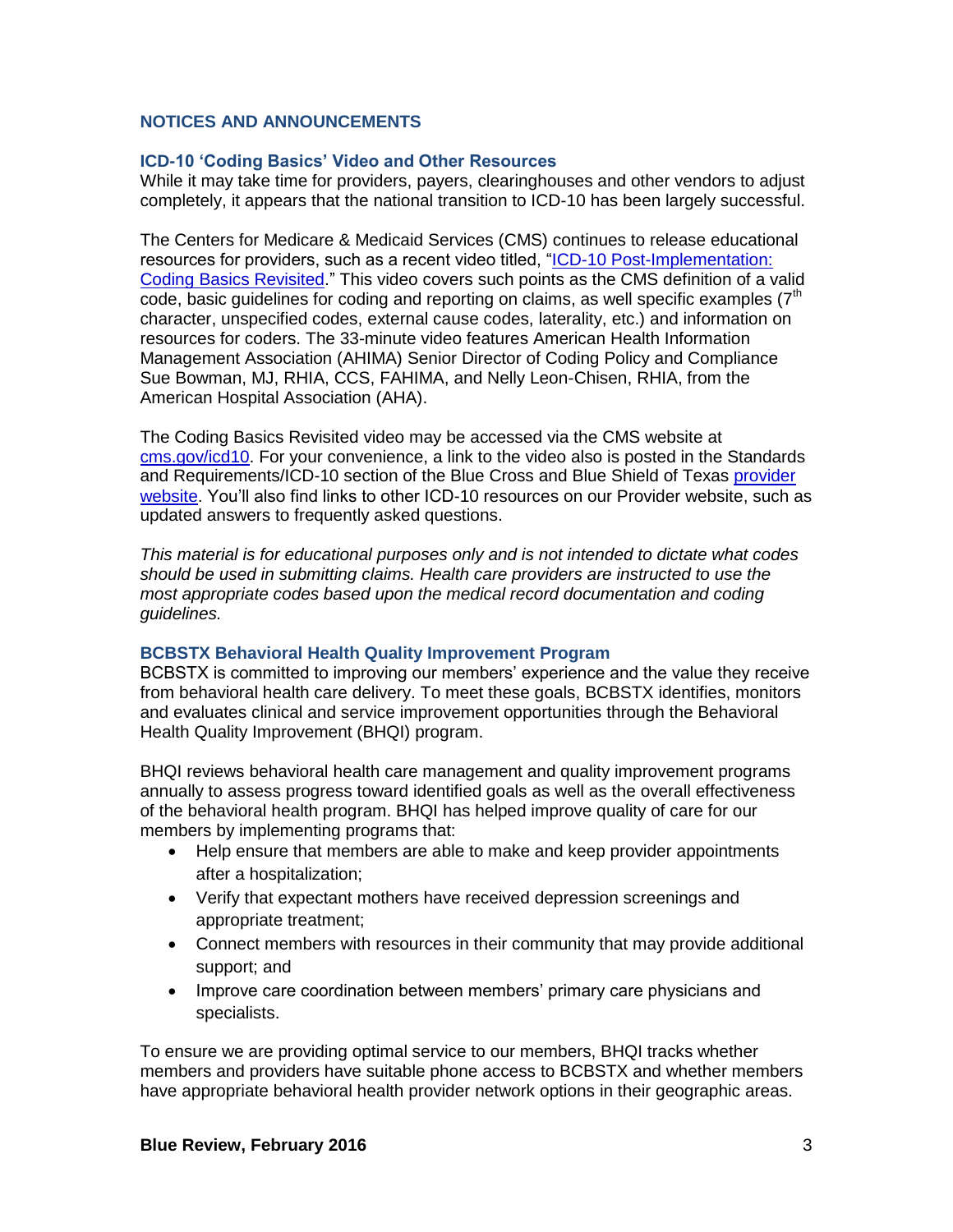BHQI also responds to complaints and quality of care concerns regarding the behavioral health program or behavioral health providers.

The BCBSTX behavioral health program is accredited by nationally recognized health care quality organizations, including the Utilization Review Accreditation Commission (URAC) and the National Committee for Quality Assurance (NCQA). For more information about the BHQI program, email [bhqualityimprovement@bcbstx.com.](mailto:bhqualityimprovement@bcbstx.com)

### **IN EVERY ISSUE**

#### **Managing Your Patients' Questions on Their Individual Plans**

In light of the open enrollment season, Blue Cross and Blue Shield of Texas (BCBSTX) providers are getting questions from patients about changes to our individual health plans. We recently sent providers an alert to help guide them through these specific changes. Please review the alert in the November 2015 issue of the [Blue Review.](https://www.bcbstx.com/provider/news/bluereview.html)

# **BCBSTX Announces New Health Insurance Options for Individuals and Small Businesses**

#### **Individual Network Options**

In anticipation of the upcoming open enrollment season, BCBSTX has introduced 2016 individual and small group health insurance coverage. Texas residents now can choose from coverage options that best fit their varying needs.

BCBSTX will again offer its **Blue Advantage (BAV) HMOSM** to individual members both on and off the Health Insurance Marketplace. Individual members are those who buy their own insurance that is not provided by an employer or through a government program (Medicare, Medicaid or CHIP). We will also offer the new **Blue Advantage PlusSM HMO** plan with added Point of Service (POS) benefits to individual members both on and off the Health Insurance Marketplace.

See the details in the November 2015 issue of the [Blue Review](https://www.bcbstx.com/provider/news/bluereview.html) and get started today.

## **Enrollee Notification Form Required for Out-of-network Care for Blue Choice PPO**SM **and Blue Advantage HMO**SM **(for Blue Advantage Plus)**

Effective Jan. 1, [an out-of-network care form](http://contentz.mkt2527.com/lp/11207/234016/out-of-network-care-enrollee-notification-form.pdf) is required to be completed by the referring network physician for enrollees of **Blue Choice PPOSM** and Blue Advantage HMOSM **(for**  *Blue Advantage Plus***point-of-service benefit plan only)**, prior to referring or directing an enrollee to an out-of-network physician, professional provider, hospital, ambulatory surgery center or other facility, for non-emergency services, if such services are available through an in-network provider.

It is essential that **Blue Choice PPO and Blue Advantage Plus** enrollees fully understand the financial impact of an out-of-network referral to a physician, professional provider, hospital, ambulatory surgery center or other facility that does not participate in their BCBSTX provider network. Blue Choice PPO and Blue Advantage Plus enrollees have out-of-network benefits and may choose to use out-of-network providers, however they will be responsible for an increased cost-share under their out-of-network benefits.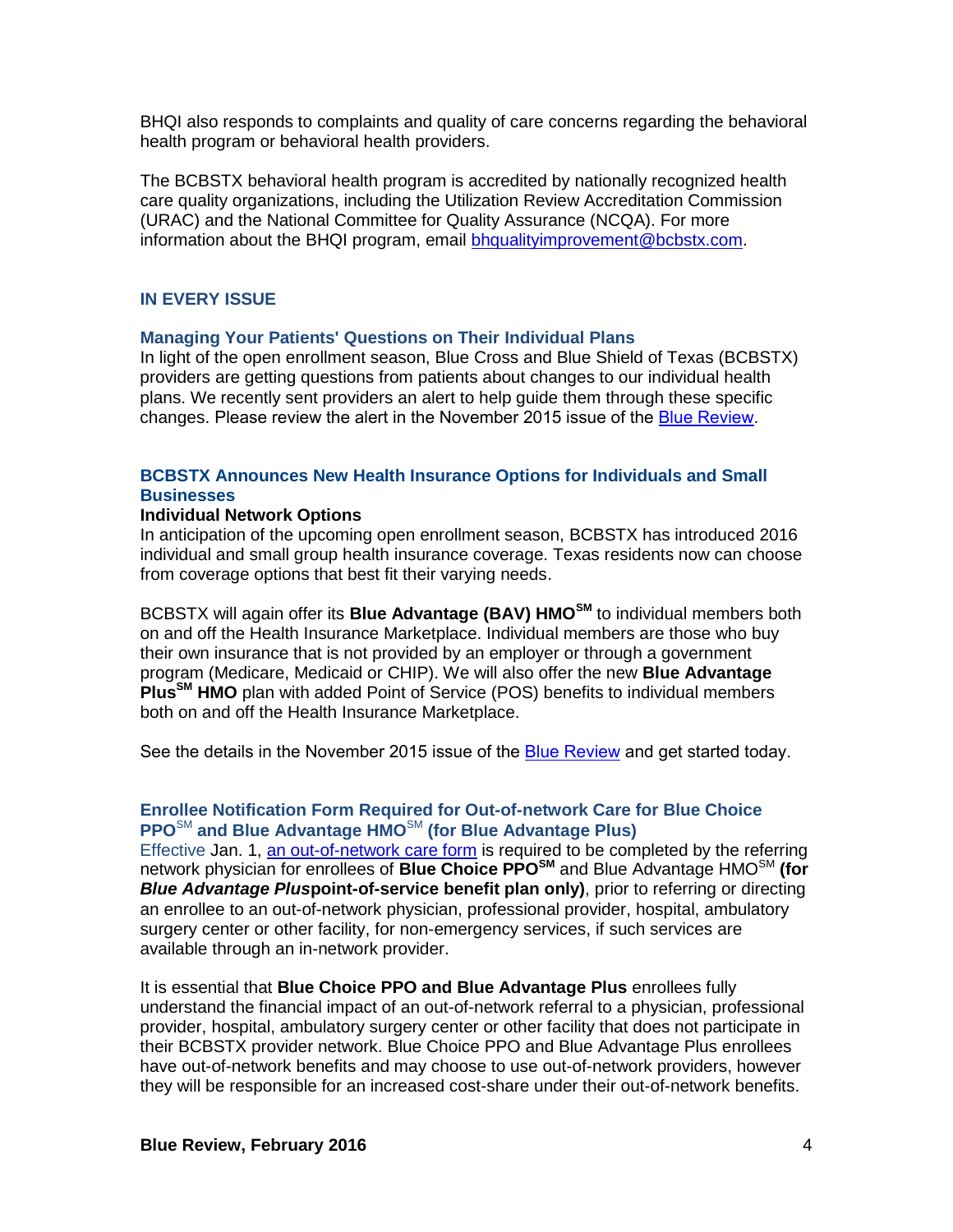Prior to referring or directing a **Blue Choice PPO or Blue Advantage Plus** enrollee to an out-of-network provider for non-emergency services, referring network physicians must complete this form if such services are also available through an in-network provider. The referring network physician must provide a copy of the completed form to the enrollee and retain a copy in his or her medical record files.

Use of this form is subject to periodic audit to determine compliance with this administrative requirement outlined in the provider manuals.

## **Claims with More Than One Unit Count for Drug Test Codes**

BCBSTX periodically reviews claims submitted by providers to help ensure that benefits provided are for services that are included in our member's benefit plan and meet BCBSTX's guidelines. Some providers are submitting claims with more than one unit count for drug test codes (80300, 80301, 80303, 80320-80328 and 80345-80377) which should be a single date of service.

Effective Jan. 1, 2016, the following range of codes will allow only one unit on a single date of service: 80300, 80301, 80303, 80320-80328 and 80345-80377. Services should be provided in the most cost effective manner and in the least costly setting required for the appropriate treatment of the member.

## **Beginning Feb. 1, Two Additional Drug Codes to Allow Only One Unit for Single Date of Service**

BCBSTX periodically reviews claims submitted by providers to help ensure that benefits provided are for services that are included in our member's/subscriber's benefit plan and meet BCBSTX's guidelines. Some providers are submitting claims with more than one unit count for drug test codes 80337 and 80338, which should be a single date of service.

Effective **Feb. 1, 2016**, the following two codes will allow only one unit on a single date of service: 80337 and 80338. Services should be provided in the most cost-effective manner and in the least costly setting required for the appropriate treatment of the member.

### **Hospitals and Routine Services and Supplies**

Routine services and supplies are generally already included by the provider in charges related to other procedures or services. As such, these items are considered non-billable for separate reimbursement. The following guidelines may assist hospital personnel in identifying items, supplies, and services that are not separately billable. This is not an all-inclusive list.

- Any supplies, items and services that are necessary or otherwise integral to the provision of a specific service and/or the delivery of services in a specific location are considered routine services and not separately billable in the inpatient and outpatient environments.
- All items and supplies that may be purchased over-the-counter are not separately billable.
- All reusable items, supplies and equipment that are provided to all patients during an inpatient or outpatient admission are not separately billable.

### **Blue Review, February 2016** 5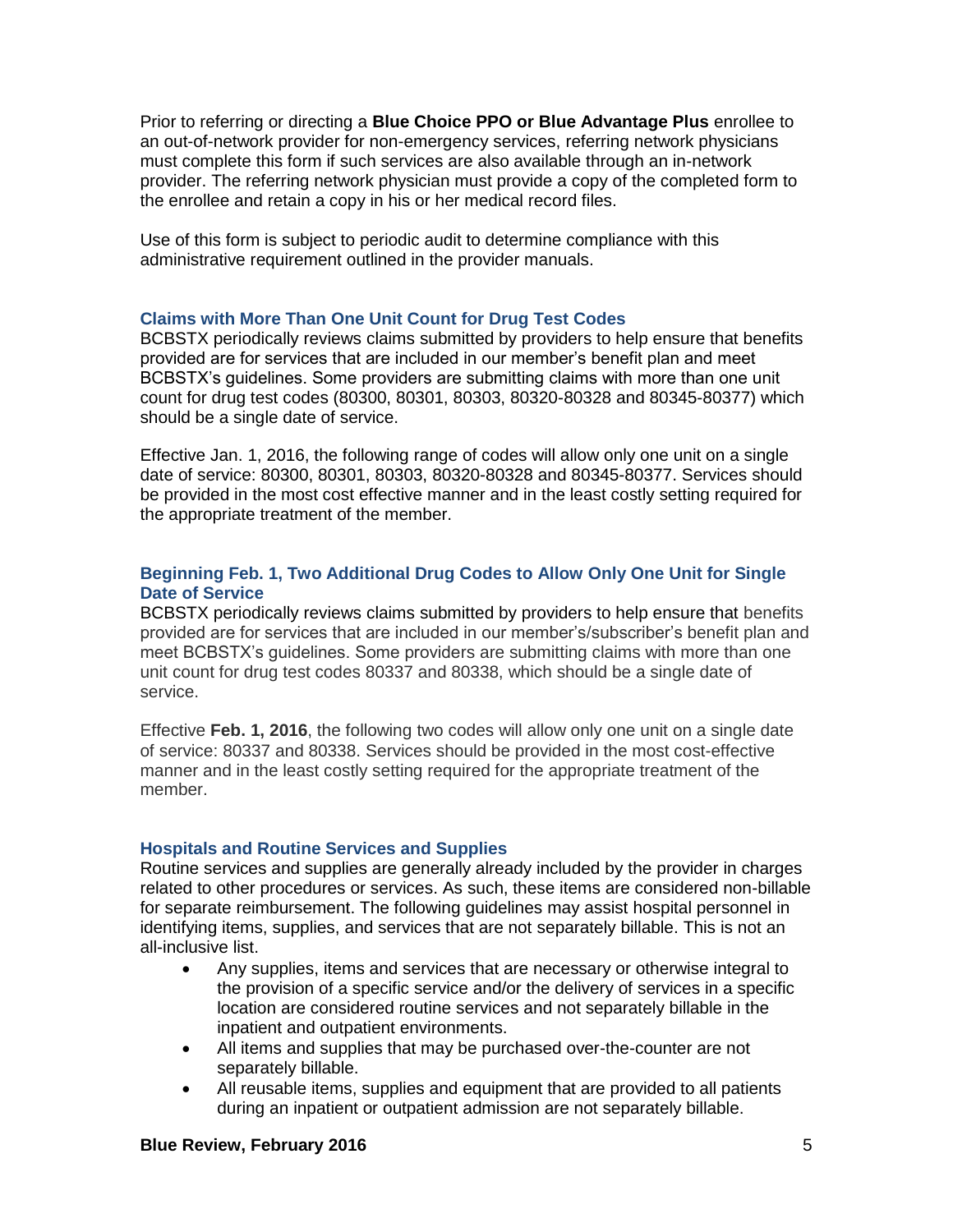- All reusable items, supplies and equipment that are provided to all patients admitted to a given treatment area or units are not separately billable.
- All reusable items, supplies and equipment that are provided to all patients receiving the same service are not separately billable.

#### **Two New Products for 2016: Blue Premier and Blue Premier Access**

In 2016, BCBSTX will offer two new HMO products to our employer groups under the names of **Blue Premier**<sup>SM</sup> and **Blue Premier Access**<sup>SM</sup>. We will continue to offer our **HMO Blue Texas**<sup>SM</sup> product as well. These two new product offerings reflect our commitment to offer more choices and to increase access to affordable and quality health care services for our members.

Below is a look at our rollout process for Blue Premier and Blue Premier Access effective **Jan. 1, 2016:**

| <b>Blue Premier and Blue Premier Access</b><br><b>Members Must Live or Work Within the Network Coverage Area</b><br>to Enroll in this Product: |
|------------------------------------------------------------------------------------------------------------------------------------------------|
| <b>Austin</b><br><b>Bell, Hays, Travis and Williamson counties</b>                                                                             |
| <b>Dallas/Fort Worth</b><br><b>Collin, Dallas, Denton, Ellis, Johnson, Rockwall and Tarrant</b><br>counties                                    |
| <b>Houston and Beaumont</b><br>Chambers, Fort Bend, Hardin, Harris, Jefferson, Liberty,<br><b>Montgomery and Orange counties</b>               |
| <b>San Antonio</b><br>Atascosa, Bandera, Bexar, Comal, Guadalupe and Kendall<br>counties                                                       |

#### **Blue Premier**

Blue Premier offers its members access to a select set of hospitals and providers within the county coverage area listed in the grid above. With this product, members must select a primary care physician (PCP), and referrals are required to see a specialist.

This product has a geographic restriction where the member has to live or work within the network coverage area (listed in the grid above) to enroll into the Blue Premier product.

### **Blue Premier Access**

Blue Premier Access provides the same county coverage (listed in the grid above) as Blue Premier, but gives its members the freedom to choose their care without having to select a PCP or get a referral when seeing an in-network provider.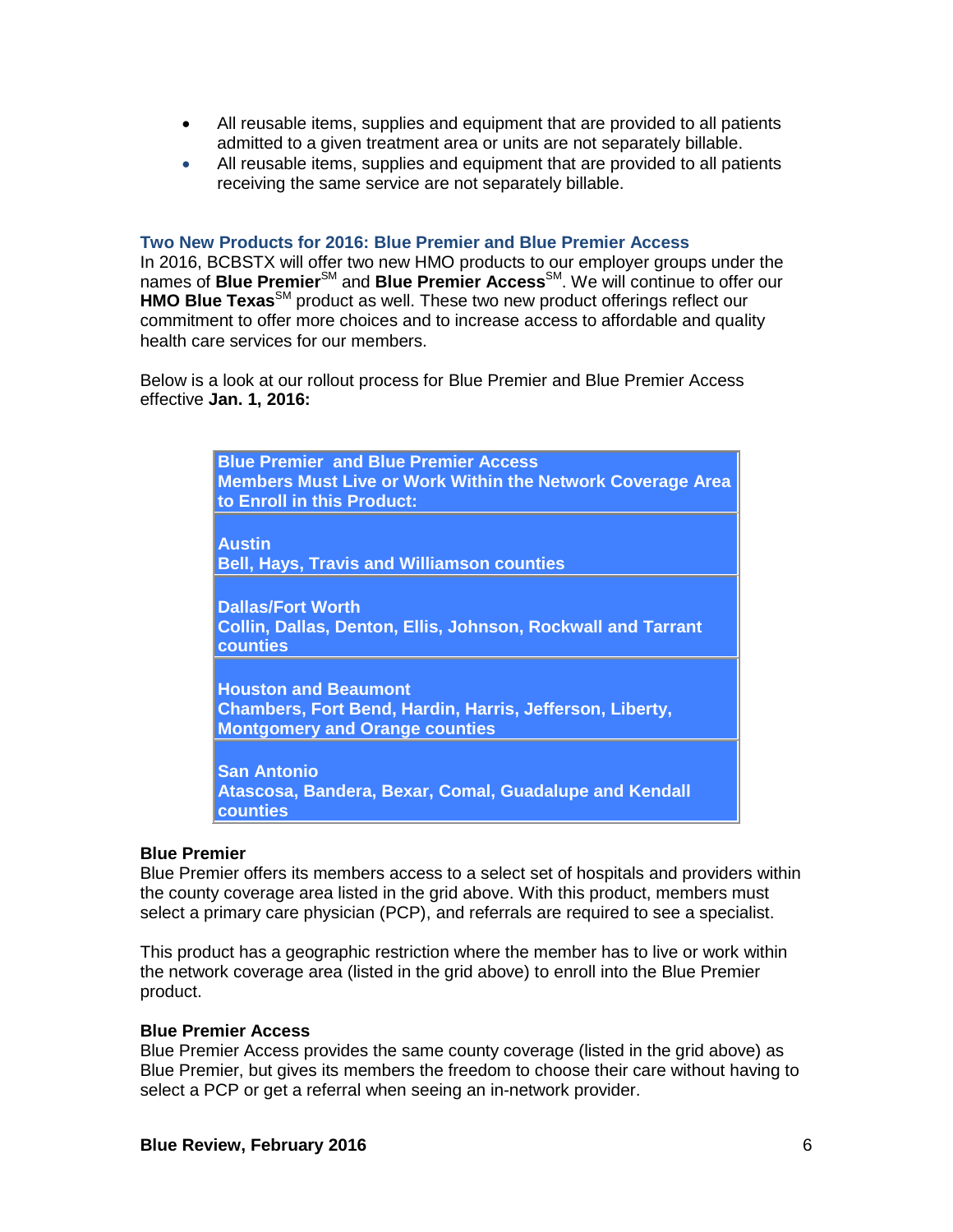Like the Blue Premier product, Blue Premier Access has a geographic restriction where the member has to live or work within the network coverage area (listed in the grid above) to enroll in the Blue Premier Access product.

Blue Premier and Blue Premier Access will appear on our **Provider Finder<sup>®</sup> under their** respective product names. There is a geographic restriction with this product, so a member must live or work within the network coverage area to enroll in this product.

|                                          | <b>HMO</b><br><b>Blue Texas</b> | <b>Blue</b><br><b>Premier</b> | <b>Blue</b><br><b>Premier Access</b> |
|------------------------------------------|---------------------------------|-------------------------------|--------------------------------------|
| <b>PCP required</b>                      | Yes                             | Yes                           | N <sub>o</sub>                       |
| <b>Referrals required</b>                | Yes                             | <b>Yes</b>                    | <b>No</b>                            |
| <b>Preauthorization</b><br>required      | Yes                             | Yes                           | Yes                                  |
| <b>Out-of-network</b><br><b>benefits</b> | <b>No</b>                       | <b>No</b>                     | <b>No</b>                            |

### **How to Identify Blue Premier and Blue Premier Access Members**

We understand and recognize that this is a new product for you and our members. Here are some tips to assist your staff when scheduling appointments for these members:

- **Ask for the name of the product** The product name, *Blue Premier* or *Blue Premier Access*, appears on the front of the ID card in the lower left corner. You are considered an in-network provider for this patient if you are contracted with Blue Premier (HMH).
- **Ask for the three-letter network code** This code is in red in the lower left on the front of the ID card. The network code for Blue Premier is HMH
- **Alpha prefix code** Blue Premier – ZGW Blue Premier Access – VCE

Patient [eligibility and benefits](https://www.bcbstx.com/provider/claims/eligibility_and_benefits.html) should be verified prior to every scheduled appointment. Eligibility and benefit quotes include membership verification, coverage status and other important information, such as applicable copayment, coinsurance and deductible amounts. It's strongly recommended that providers **ask to see the member's ID card for current information and photo ID** to guard against medical identity theft. When services may not be covered, members should be notified that they may be billed directly.

Our growing portfolio of product offerings is part of BCBSTX's efforts to meet its goal of increasing access and affordability of health care products to our members and the community that we serve. Making it easier for you and your staff to conduct business with us is equally important. We appreciate your patience, cooperation and support as we all work to adapt to new product options.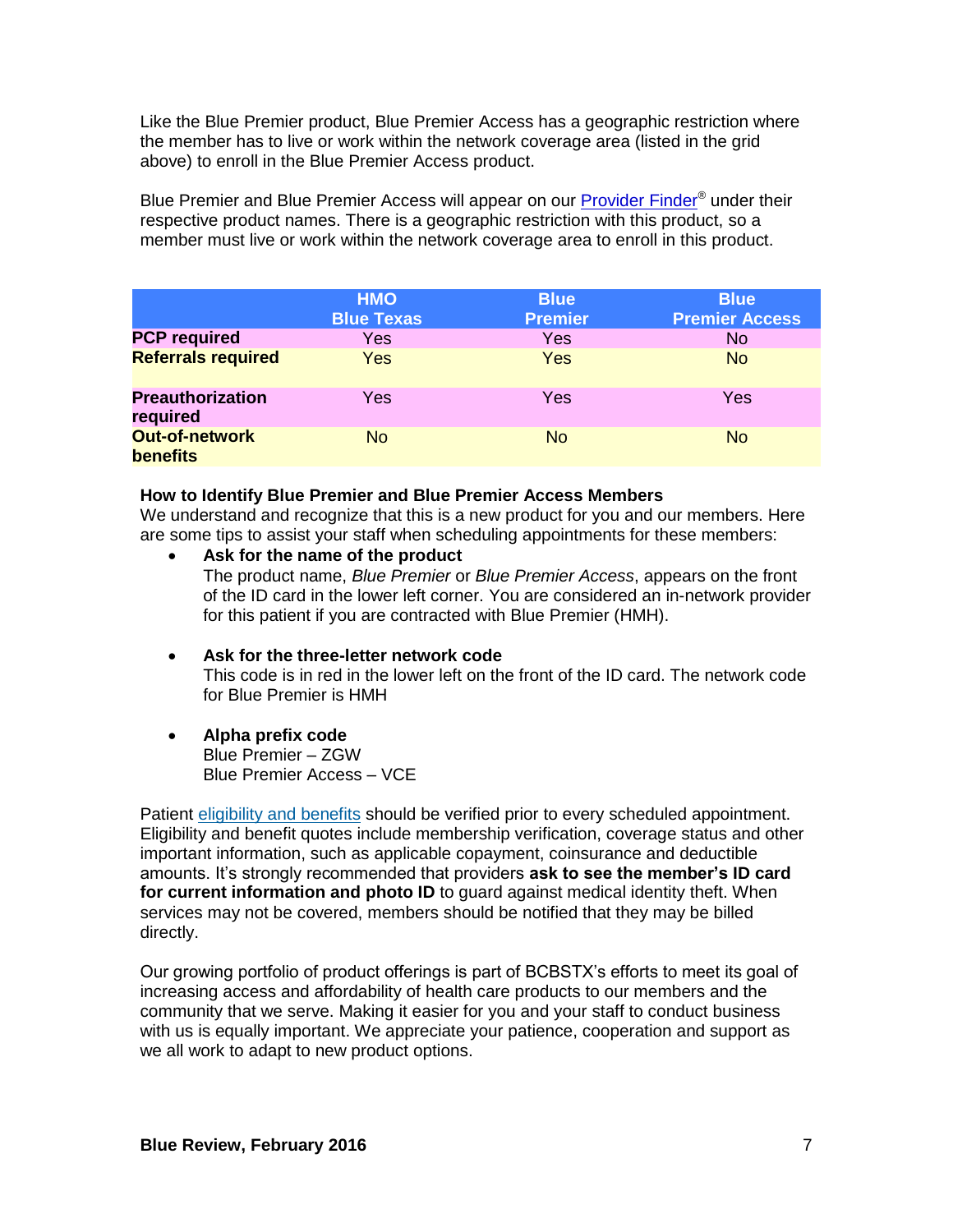If you have questions about Blue Premier in the defined member counties listed above, please call your network representative in those counties at the applicable number below:

| <b>Network Management Office</b><br><b>Locations</b> | <b>Telephone Number</b>       | <b>Fax Number</b> |
|------------------------------------------------------|-------------------------------|-------------------|
| <b>Austin</b>                                        | 512-349-4847                  | 512-349-4853      |
| <b>Dallas</b>                                        | 972-766-8900/<br>800-749-0966 | 972-766-2231      |
| <b>Houston, Beaumont</b>                             | 713-663-1149/<br>800-637-0171 | 713-663-1250      |
| <b>San Antonio</b>                                   | 361-878-1623                  | 361-852-0624      |

## **BCBSTX Implements Changes in Maximum Allowable Fee Schedule**

BCBSTX implemented changes in the maximum allowable fee schedule used for Blue Choice PPO<sup>SM</sup>, HMO Blue Texas<sup>SM</sup>, Blue Advantage HMO<sup>SM</sup> (Independent Provider Network and THE Limited Network only), and ParPlan effective Nov. 1, 2015.

The changes to the maximum allowable fee schedules used for the Blue Cross Medicare Advantage PPO $^{SM}$  and Blue Cross Medicare Advantage HMO $^{SM}$  effective Jan. 1, 2016.

- The methodology used to develop the maximum allowable fee schedule for Blue Choice PPO, HMO Blue Texas and Blue Advantage HMO will be based on 2015 CMS values posted on the CMS website as of Jan. 16, 2015, for those services for which the BCBSTX reimbursement is based on CMS values.
- Geographic Practice Cost Indices (GPCIs) will not be applied to the relative values so the relative values will not differ by Medicare locality.
- Blue Choice PPO, HMO Blue Texas, Blue Advantage HMO and ParPlan relative values will consider the site of service where the service is performed (facility or non-facility).
- The CPT/HCPCS Fee Schedule will be updated quarterly on March 1, June 1, Sept. 1 and Dec. 1 each year.
- The NDC Fee Schedule will continue to be updated monthly.

BCBSTX provides general reimbursement information policies, request forms for allowable fees and fee schedule information. To view this information, visit the [General](http://www.bcbstx.com/provider/gri/index.html)  [Reimbursement Information](http://www.bcbstx.com/provider/gri/index.html) section on the BCBSTX provider website. If you would like to request a sample of maximum allowable fees or if you have any other questions, please contact your Network Management office.

Reimbursement changes will be posted under "Reimbursement Changes and Updates" in the Reimbursement Schedules section on the BCBSTX provider website. The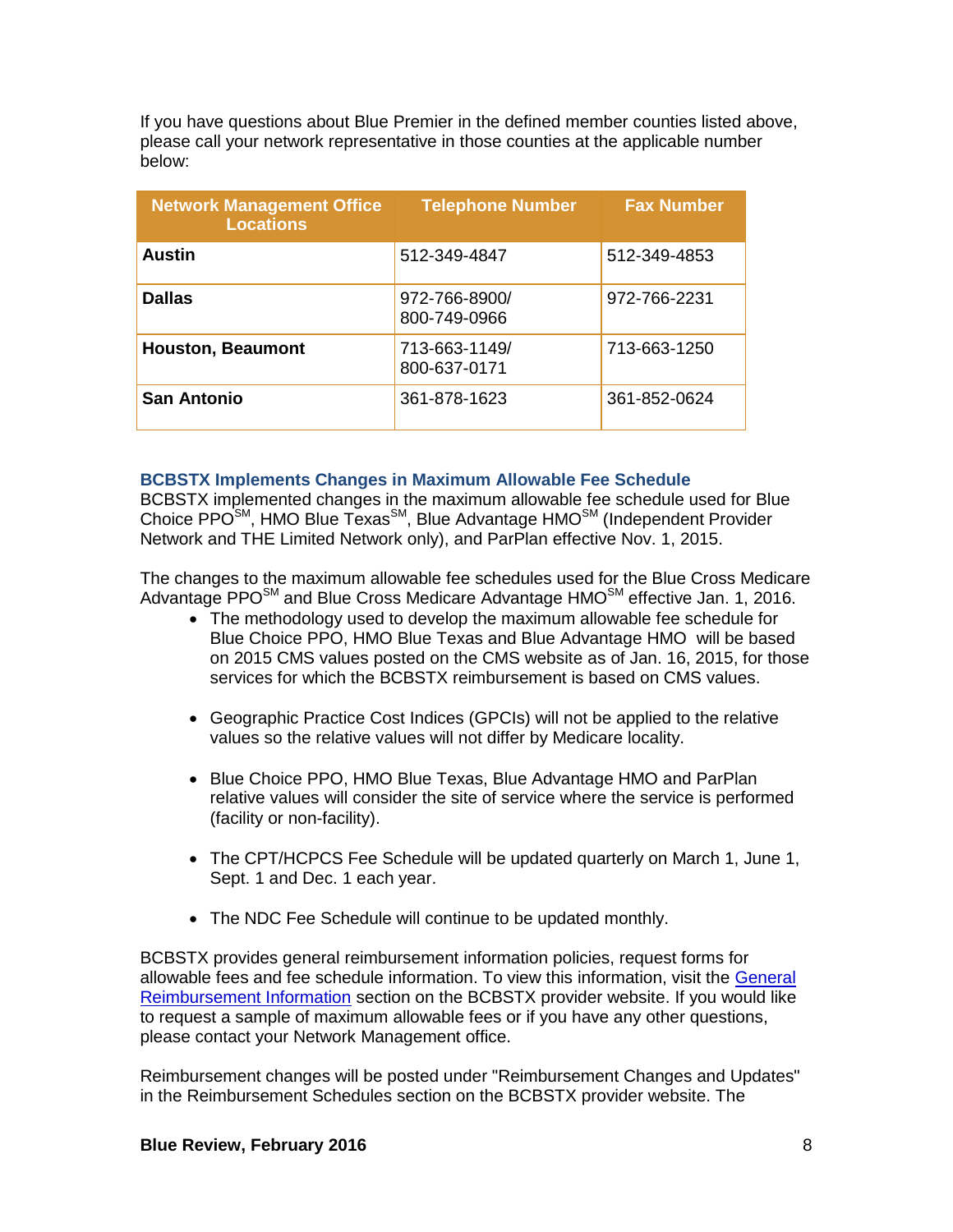changes will not become effective until at least 90 days from the posting date. The specific effective date will be noted for each change that is posted.

# **Blue Choice PPO**SM **Subscriber(s) / Blue Advantage HMOSM Member Rights and Responsibilities**

As a provider for BCBSTX, you are obligated to be aware of subscribers'/members' rights and informed of subscribers' responsibilities. Our health plan subscribers/members may refer to their benefit booklet for a listing of their rights and responsibilities, which are also included below; you can also access these documents on our website at [bcbstx.com.](http://www.bcbstx.com/)

| <b>Rights</b>                                                                                                                                                                                                                                                                                                                              | <b>Responsibilities</b>                                                                                                                                         |  |
|--------------------------------------------------------------------------------------------------------------------------------------------------------------------------------------------------------------------------------------------------------------------------------------------------------------------------------------------|-----------------------------------------------------------------------------------------------------------------------------------------------------------------|--|
| Subscriber(s)/Member(s)                                                                                                                                                                                                                                                                                                                    | Subscriber(s)/Member(s)                                                                                                                                         |  |
| You have the right to:                                                                                                                                                                                                                                                                                                                     | You have the responsibility to:                                                                                                                                 |  |
| • Receive information<br>about the organization, its<br>services, its practitioners<br>and providers and<br>subscribers' rights and<br>responsibilities.<br>• Make recommendations<br>regarding the<br>organization's<br>subscribers' rights and                                                                                           | • Provide, to the extent<br>possible, information that<br>your health benefit plan<br>and practitioner/provider<br>need, in order to provide<br>care.           |  |
| • Participate with practitioners in<br>making decisions about your<br>health care.                                                                                                                                                                                                                                                         | Follow the plans and<br>instructions for care you<br>have agreed to with your<br>practitioner.                                                                  |  |
| • Be treated with respect and<br>recognition of your dignity and<br>your right to privacy.<br>• A candid discussion of<br>appropriate or medically<br>necessary treatment options<br>for your condition, regardless<br>of cost or benefit coverage.<br>• Voice complaints or appeals<br>about the organization or the<br>care it provides. | Understand your health<br>$\bullet$<br>problems and participate in<br>the development of mutually<br>agreed upon treatment<br>goals, to the degree<br>possible. |  |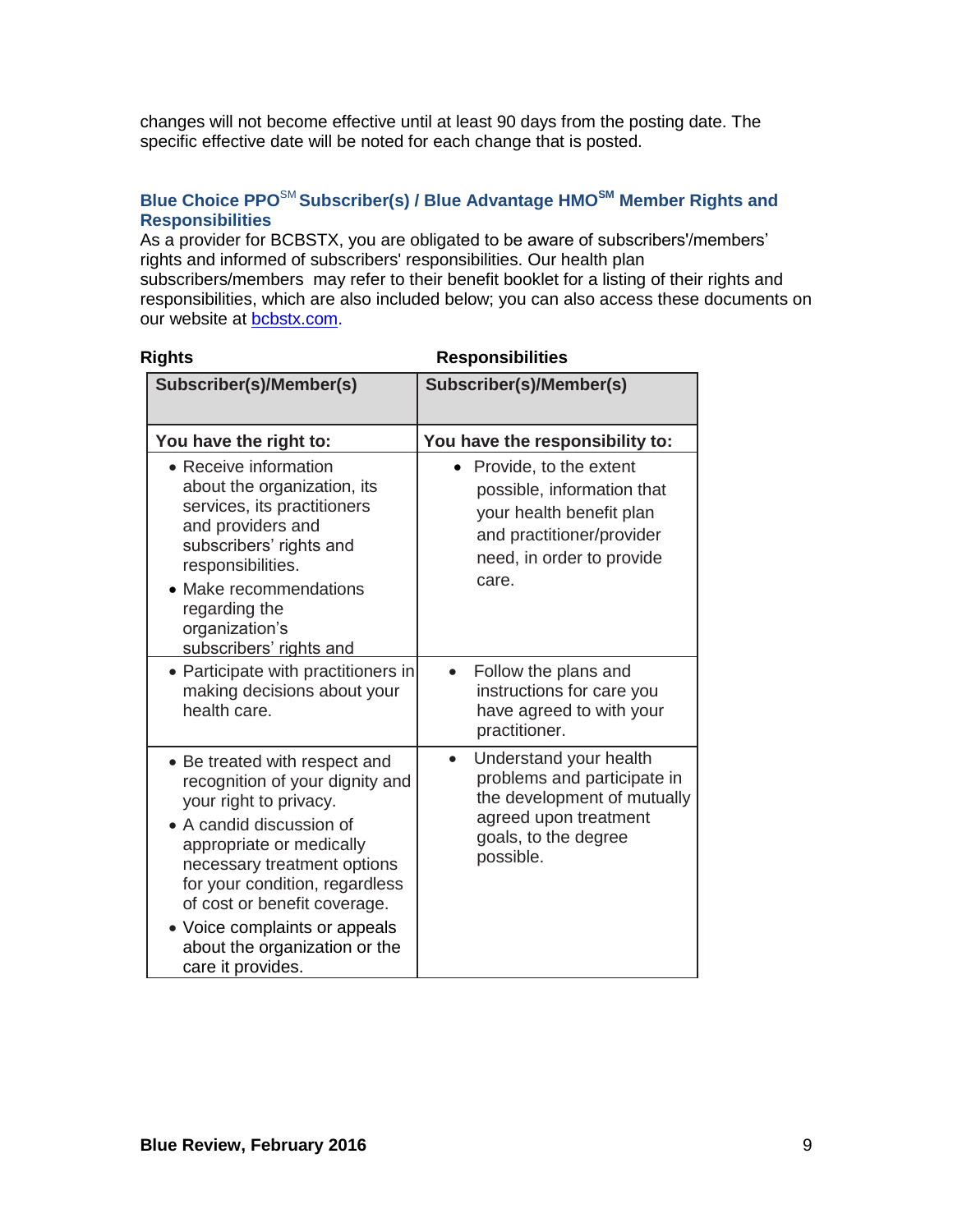# **HMO Blue Texas Member Rights & Responsibilities**

## **Member Rights – You Have the Right to:**

- Receive information about the organization, its services, its practitioners and providers and members' rights and responsibilities.
- Make recommendations regarding the organization's members' rights and responsibilities policy.
- Participate with practitioners in making decisions about your health care.
- Be treated with respect and recognition of your dignity and your right to privacy.
- A candid discussion of appropriate or medically necessary treatment options for your condition, regardless of cost or benefit coverage.
- Voice complaints or appeals about the organization or the care it provides.

## **Member Rights – You Have the Responsibility to:**

- Meet all eligibility requirements of your employer and the Health Maintenance Organization (HMO).
- Identify yourself as an HMO member by presenting your ID card and pay the copayment at the time of service for network benefits.
- Establish a physician/patient relationship with your primary care physician (PCP) and seek your PCP's medical advice/referral for network services prior to receiving medical care, unless it is an emergency situation or services are performed by your HMO participating OBGyn.
- Provide, to the extent possible, information that the HMO and practitioner/providers need, in order to care for you. Including changes in your family status, address and phone numbers within 31 days of the change.
- Understand the medications you are taking and receive proper instructions on how to take them.
- Notify your primary care physician or HMO plan within 48 hours or as soon as reasonably possible after receiving emergency care services.
- Communicate complete and accurate medical information to health care providers.
- Call in advance to schedule appointments with your network provider and notify them prior to canceling or rescheduling appointments.
- Read your coverage documents for information about benefits, limitations, and exclusions.
- Ask questions and follow instructions and guidelines given by your provider to achieve and maintain good health.
- Understand your health problems and participate to the degree possible in the development of treatment goals mutually agreed upon between you and your provider.

# **Fee Schedule Updates**

Reimbursement changes and updates for Blue Choice PPO, HMO Blue Texas (Independent Provider Network only) and Blue Advantage HMO practitioners will be posted under Standards and Requirements / General Reimbursement Information / Reimbursement Schedules and Related Information / Professional Schedules section on the BCBSTX provider website at [bcbstx.com/provider.](http://www.bcbstx.com/provider/)

The changes will not become effective until at least 90 days from the posting date. The specific effective date will be noted for each change that is posted. To view this information, visit the [General Reimbursement Information](http://www.bcbstx.com/provider/gri/index.html) section on the BCBSTX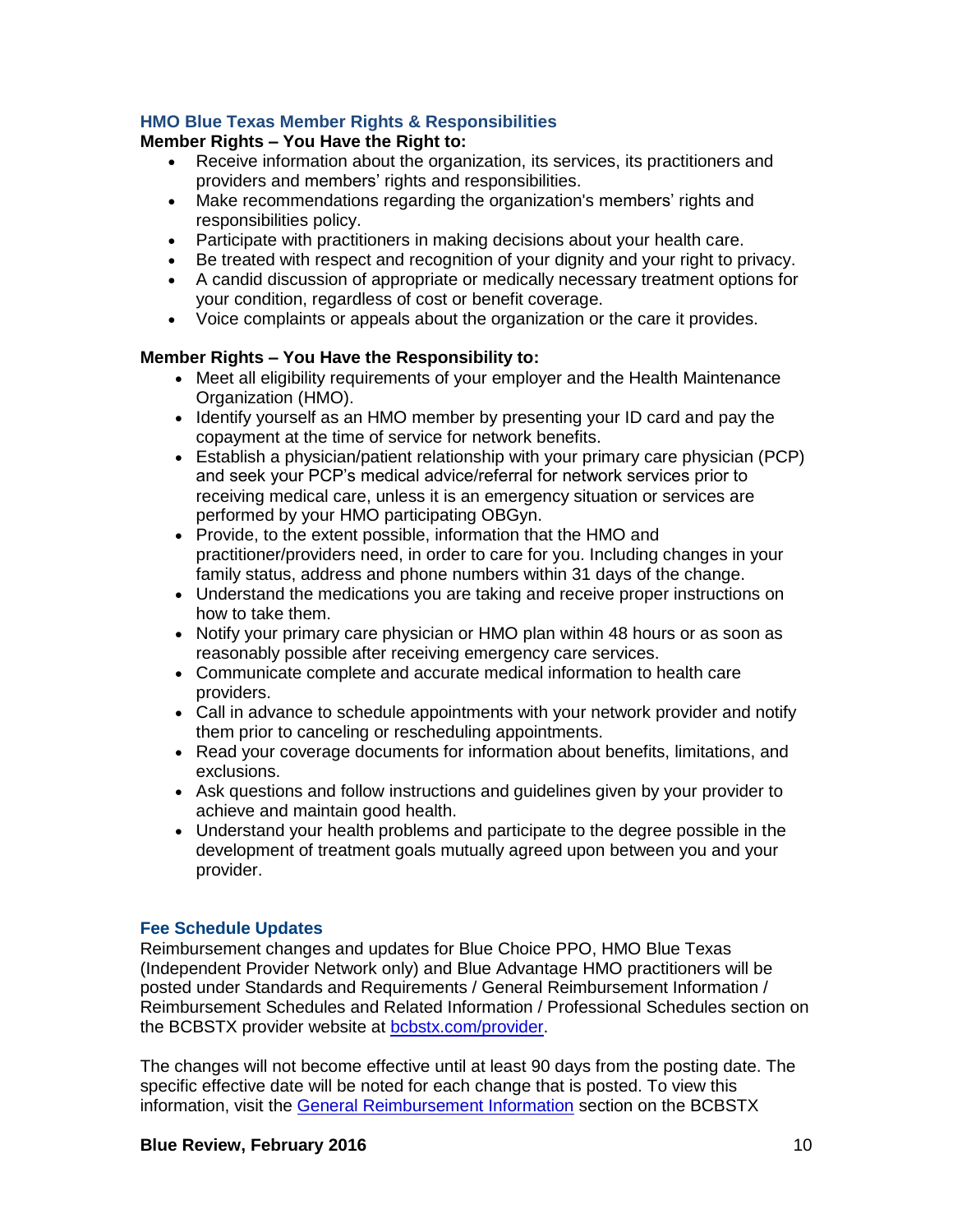provider website. The CPT/HCPCS Fee Schedule will be updated quarterly on March 1, June 1, Sept. 1 and Dec. 1 each year. The NDC Fee Schedule will be updated monthly.

## **After-hours Access Is Required**

BCBSTX requires that primary care physicians, specialty care physicians and professional providers provide urgent care and emergency care or coverage for care 24 hours a day, seven days a week. They must have a verifiable mechanism in place, for immediate response, for directing patients to alternative after-hours care based on the urgency of the patient's need.

### **Acceptable after-hours access mechanisms may include:**

- An answering service that offers to call or page the physician or on-call physician;
- A recorded message that directs the patient to call the answering service and the phone number is provided; or
- A recorded message that directs the patient to call or page the physician or oncall physician and the phone number is provided.

For more detail, [please refer to the provider manuals](http://www.bcbstx.com/provider/gri/index.html) for **Blue Choice PPOSM Physician and Professional Provider** (Section B) and **HMO Blue TexasSM / Blue Advantage HMOSM / Blue Premier Physician, Professional Provider, Facility and Ancillary Provider Manual** (Section B) available in the Education & Reference section of our provider website (note, a password is required).

# **BCBS Medicare Advantage PPO Network Sharing**

## *What is Blue Cross and Blue Shield (BCBS) Medicare Advantage (MA) PPOSM network sharing?*

All BCBS MA PPO Plans participate in reciprocal network sharing. This network sharing will allow all BCBS MA PPO members to obtain in-network benefits when traveling or living in the service area of any other BCBS MA PPO Plan as long as the member sees a contracted BCBS MA PPO provider.

### *What does the BCBS MA PPO network sharing mean to me?*

If you are a contracted BCBS MA PPO provider with Blue Cross and Blue Shield of Texas (BCBSTX) and you see BCBS MA PPO members from other BCBS Plans, these BCBS MA PPO members will be extended the same contractual access to care and will be reimbursed in accordance with your negotiated rate with your Blue Cross and Blue Shield of Texas contract. These BCBS MA PPO members will receive in-network benefits in accordance with their member contract.

If you are not a contracted BCBS MA PPO provider with BCBSTX and you provide services for any BCBS MA PPO members, you will receive the Medicare allowed amount for covered services. For urgent or emergency care, you will be reimbursed at the member's in-network benefit level. Other services will be reimbursed at the out-ofnetwork benefit level.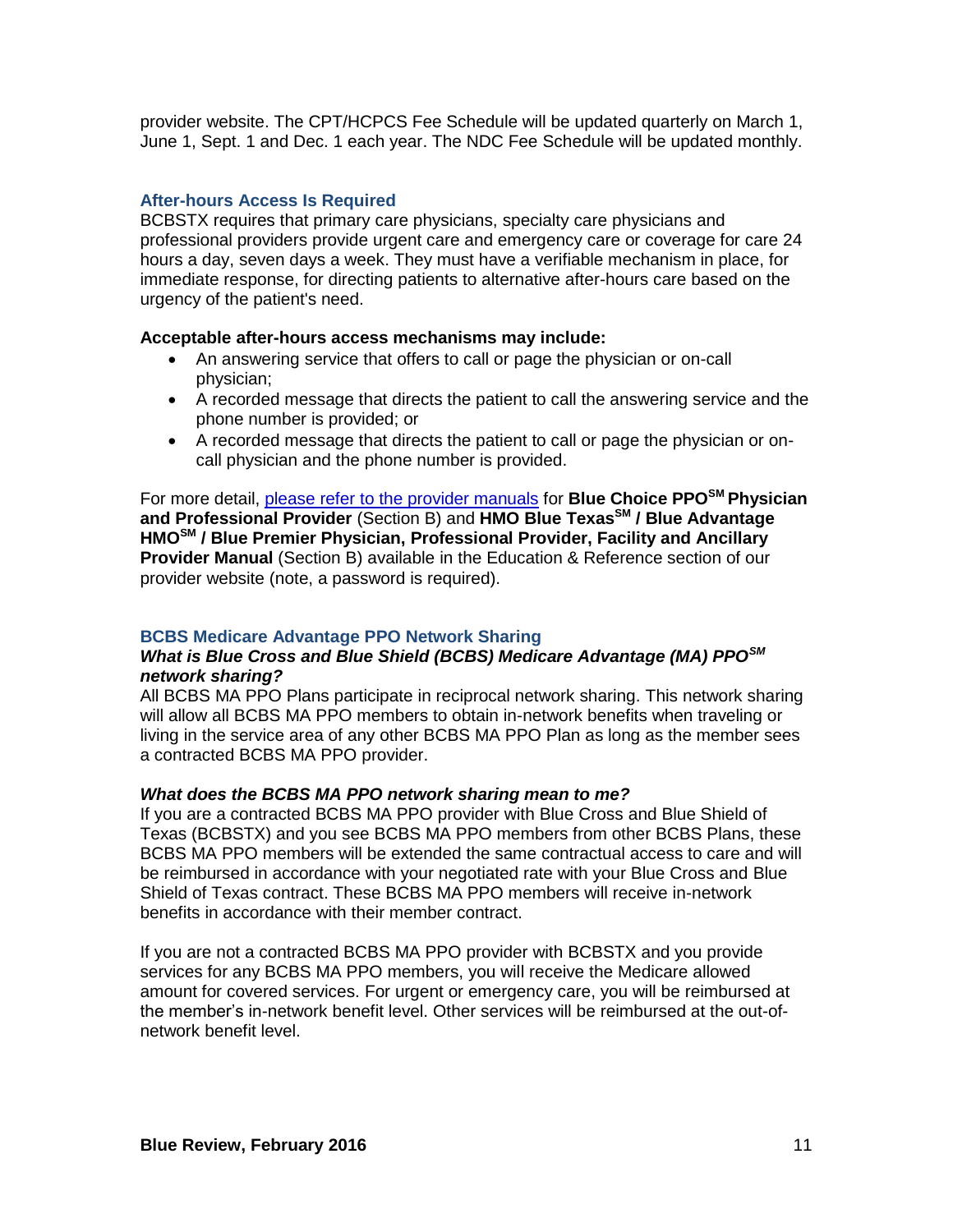# *How do I recognize an out-of-area BCBS MA PPO member from one of these Plans participating in the BCBS MA PPO network sharing?*

You can recognize a BCBS MA PPO member when their Blue Cross Blue Shield Member ID card has the following logo:



# **MEDICARE ADVANTAGE**

The *"MA"* in the suitcase indicates a member who is covered under the BCBS MA PPO network sharing program. BCBS MA PPO members have been asked not to show their standard Medicare ID card when receiving services; instead, members should provide their Blue Cross and/or Blue Shield member ID card.

## *Do I have to provide services to BCBS MA PPO members from these other BCBS Plans?*

If you are a contracted BCBS MA PPO provider with BCBSTX, you should provide the same access to care for BCBS MA members from other BCBS Plans as you do for BCBSTX MA PPO members. You can expect to receive the same contracted rates for such services.

If you are not a BCBS MA PPO contracted provider, you may see BCBS MA PPO members from other BCBS Plans, but you are not required to do so. Should you decide to provide services to BCBS MA PPO members, you will be reimbursed for covered services at the Medicare allowed amount based on where the services were rendered and under the member's out-of-network benefits. For urgent or emergency care, you will be reimbursed at the in-network benefit level.

### *What if my practice is closed to new local BCBS MA PPO members?*

If your practice is closed to new local BCBS MA PPO members, you do not have to provide care for BCBS MA PPO out-of-area members. The same contractual arrangements apply to these out-of-area network sharing members as your local BCBS MA PPO members.

### *How do I verify benefits and eligibility?*

Call BlueCard® Eligibility at 800-676-BLUE (800-676-2583) and provide the BCBS MA PPO member's alpha prefix located on the member's ID card.

You may also submit electronic eligibility requests for BCBS MA PPO members. Follow these three easy steps:

- Log in to the [Availity Portal,](http://www.availity.com/) the [Availity Revenue Cycle Management Portal](https://claims.realmed.com/) or your preferred vendor
- Enter required data elements
- Submit your request

### *Where do I submit the claim?*

You should submit the claim to BCBSTX under your current billing practices. Do not bill Medicare directly for any services rendered to a BCBS MA PPO member.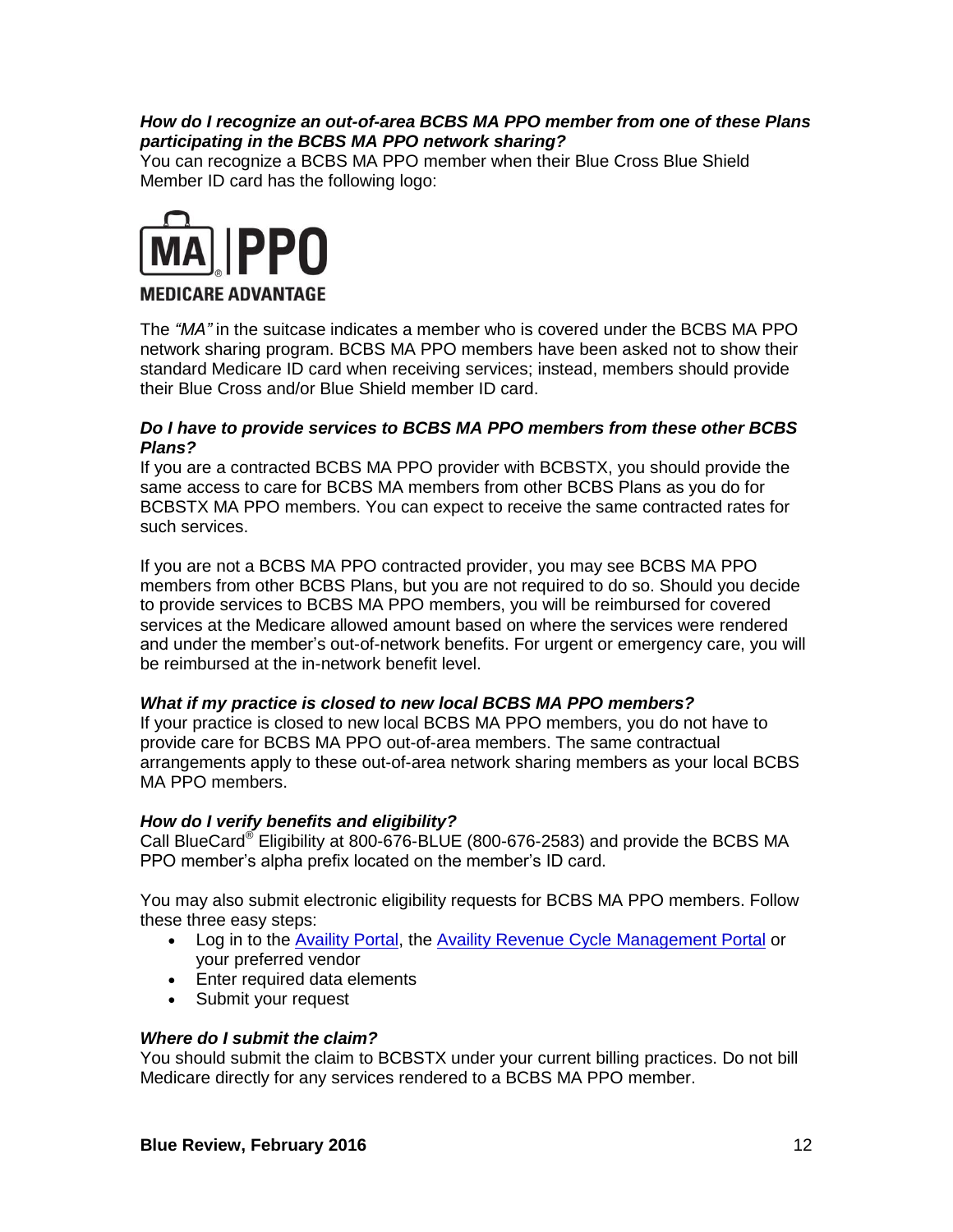## *What will I be paid for providing services to these out-of-area BCBS MA PPO network sharing members?*

If you are a BCBS MA PPO contracted provider with BCBSTX, benefits will be based on your contracted BCBS MA PPO rate for providing covered services to BCBS MA PPO members from any BCBS MA PPO Plan. Once you submit the BCBS MA PPO claim, BCBSTX will work with the other Plan to determine benefits and send you the payment.

# *What will I be paid for providing services to other BCBS MA out-of-area members not participating in the BCBS MA PPO Network Sharing?*

When you provide covered services to other BCBS MA PPO out-of-area members not participating in network sharing, benefits will be based on the Medicare allowed amount. Once you submit the BCBS MA PPO claim, BCBSTX will send you the payment. However, these services will be paid under the BCBS MA member's out-of-network benefits unless for urgent or emergency care.

## *What is the BCBS MA PPO member cost sharing level and co-payments?*

A BCBS MA PPO member cost sharing level and co-payment is based on the BCBS MA PPO member's health plan. You may collect the co-payment amounts from the BCBS MA PPO member at the time of service. To determine the cost sharing and/or copayment amounts, you should call the Eligibility Line at 800-676-BLUE (800-676-2583).

## *May I balance bill the BCBS MA PPO member the difference in my charge and the allowance?*

No, you may not balance bill the BCBS MA PPO member for this difference. Members may be balance billed for any deductibles, co-insurance, and/or co-pays.

### *What if I disagree with the reimbursement amount I received?*

If there is a question concerning the reimbursement amount, contact Blue Cross Medicare Advantage (PPO) Customer Service at 877-774-8592*.*

### *Who do I contact if I have a question about BCBS MA PPO network sharing?*

If you have any questions regarding the BCBS MA PPO program or products, contact Blue Cross Medicare Advantage (PPO) Customer Service at 877-774-8592*.*

### **Medical Record Requests: Include Our Letter as Your Cover Sheet**

When you receive a letter from BCBSTX requesting additional information, such as medical records or certificates of medical necessity, please utilize the letter as a cover sheet when sending the requested information to us.

This letter contains a barcode in the upper right corner to help ensure that the information you send is matched directly to the appropriate file and/or claim. Do not submit a Claim Review form in addition to the letter, as this could delay the review process.

Thank you for your cooperation!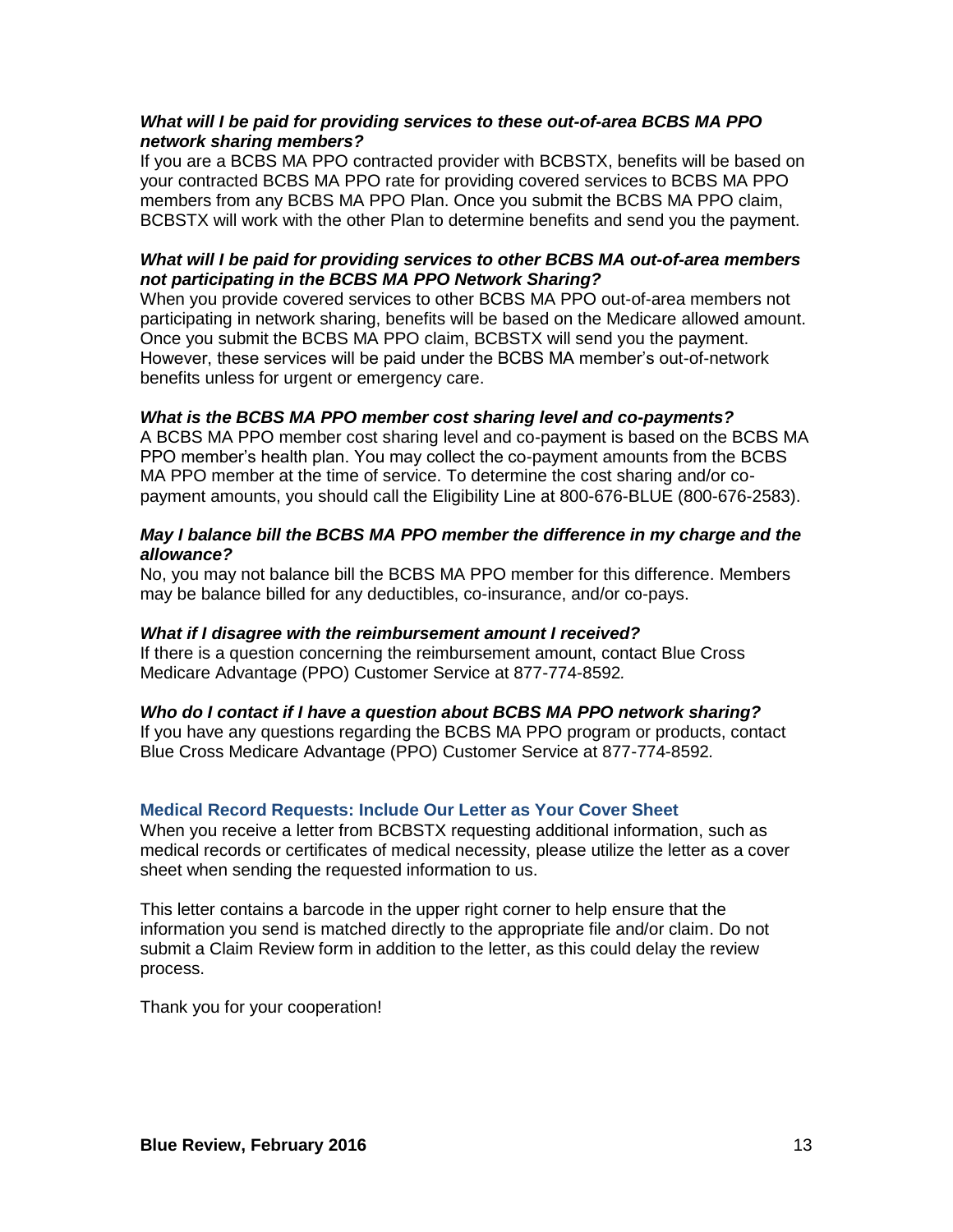## **Technical and Professional Components**

**Modifiers 26 and TC:** Modifier 26 denotes professional services for lab and radiological services. Modifier TC denotes technical component for lab and radiological services. These modifiers should be used in conjunction with the appropriate lab and radiological procedures only.

**Note:** When a physician or professional provider performs both the technical and professional service for a lab or radiological procedure, he/she must submit the total service, not each service individually.

## **Surgical Procedures Performed in the Physician's Office**

When performing surgical procedures in a non-facility setting, the physician and professional provider reimbursement covers the services, equipment, and some of the supplies needed to perform the surgical procedure when a member receives these services in the physician's or professional provider's office.

Reimbursement will be allowed for some supplies billed in conjunction with a surgical procedure performed in the physician's or professional provider's office. To help determine how coding combinations on a particular claim may be evaluated during the claim adjudication process, you may continue to utilize Clear Claim Connection<sup>TM</sup> (C3). C3 is a free, online reference tool that mirrors the logic behind BCBSTX's code-auditing software. Refer to the BCBSTX provider website at [bcbstx.com/provider](http://www.bcbstx.com/provider/tools/clear_claim_connection.html) for additional information on gaining access to C3.

Please note the physician and professional provider's reimbursement includes surgical equipment that may be owned or supplied by an outside surgical equipment or Durable Medical Equipment (DME) vendor. Claims from the surgical equipment or DME vendor will be denied based on the fact that the global physician reimbursement includes staff and equipment.

### **AIM RQI Reminder**

Physicians and professional providers must contact AIM Specialty Health<sup>®</sup> (AIM) first to obtain a Radiology Quality Initiative (RQI) for Blue Choice  $PPO<sup>SM</sup>$  subscribers when ordering or scheduling the following outpatient, non-emergency diagnostic imaging services when performed in a physician's office, a professional provider's office, the outpatient department of a hospital or a freestanding imaging center:

- CT/CTA
- MRI/MRA
- SPECT/nuclear cardiology study
- PET scan

To obtain a Blue Choice PPO RQI, log into AIM's provider portal at [aimspecialtyhealth.com,](http://www.aimspecialtyhealth.com/) and complete the online questionnaire that identifies the reasons for requesting the exam. If criteria are met, you will receive a RQI. If criteria are not met, or if additional information is needed, the case will automatically be transferred for further clinical evaluation and an AIM nurse will follow up with your office. AIM's *ProviderPortalSM* uses the term "Order" rather than "RQI."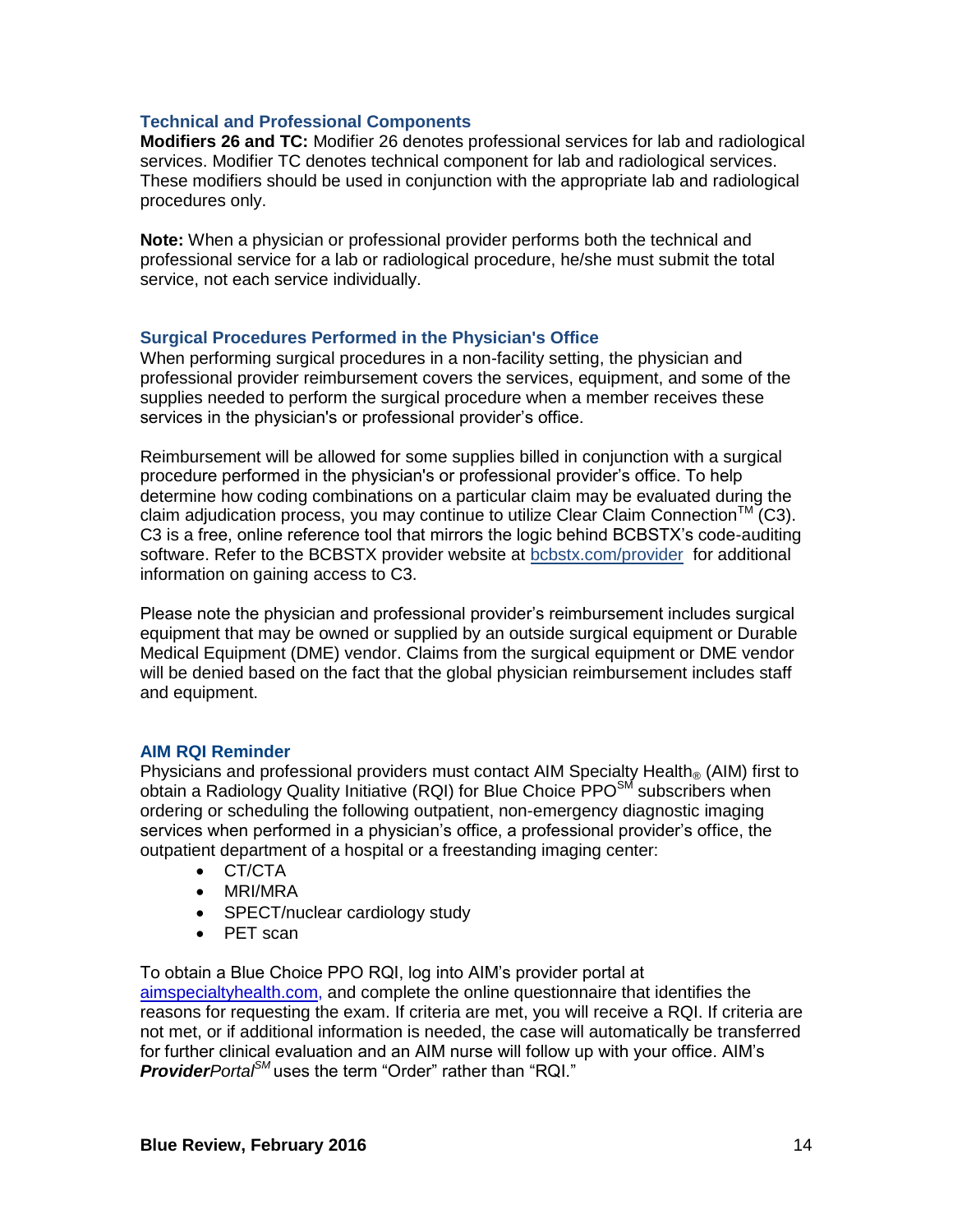## *Notes:*

1) *Facilities cannot obtain a RQI from AIM on behalf of the ordering physician.* 2) *The RQI program does not apply to Medicare enrollees with BCBSTX Medicare supplement coverage. Medicare enrollees with BCBSTX PPO coverage are included in the program.* 

*AIM Specialty Health (AIM) is an operating subsidiary of Anthem, Inc.* 

# **Quest Diagnostics, Inc., Is the Exclusive HMO and Preferred Statewide PPO Clinical Reference Lab Provider**

Quest Diagnostics, Inc., is the **exclusive** outpatient clinical reference laboratory provider for HMO Blue Texas<sup>SM</sup> members and Blue Advantage HMO<sup>SM</sup> subscribers,\* and the **preferred statewide** outpatient clinical reference laboratory provider for BCBSTX Blue Choice  $PPO^{SM}$  subscribers. This arrangement excludes lab services provided during emergency room visits, inpatient admissions and outpatient day surgeries (hospital and free-standing ambulatory surgery centers).

# **Quest Diagnostics Offers:**

- On-line scheduling for Quest Diagnostics' Patient Service Center (PSC) locations. To schedule a patient PSC appointment, log onto [QuestDiagnostics.com/patient](http://www.questdiagnostics.com/home/patients) or call **888-277-8772**.
- Convenient patient access to more than 195 patient service locations.
- 24/7 access to electronic lab orders, results and other office solutions through *Care360® Labs and Meds*.

For more information about Quest Diagnostics lab testing solutions or to establish an account, contact your Quest Diagnostics Physician Representative or call **866-MY-QUEST** (866-697-8378).

For physicians and professional providers located in the HMO capitated lab counties, only the lab services/tests indicated on the Reimbursable Lab Services list will be reimbursed on a fee-for-service basis if performed in the physician's or professional provider's office for HMO Blue Texas members. Please note all other lab services/tests performed in the physician's or professional provider's office will not be reimbursed. You can access the county listing and the Reimbursable Lab Services list in the [General](http://www.bcbstx.com/provider/gri/index.html)  [Reimbursement Information section](http://www.bcbstx.com/provider/gri/index.html) located under the Standards and Requirements tab.

*\*Note: Physicians and professional providers who are contracted/affiliated with a capitated IPA/medical group and physicians and professional providers who are not part of a capitated IPA/medical group but who provide services to a member whose PCP is a member of a capitated IPA/medical group must contact the applicable IPA/medical group for instructions regarding outpatient laboratory services.* 

# **Improvements to the Medical Records Process for BlueCard® Claims**

BCBSTX is now able to send medical records electronically to all Blue Cross and/or Blue Shield Plans. This method significantly reduces the time it takes to transmit supporting documentation for BlueCard claims and eliminates lost or misrouted records.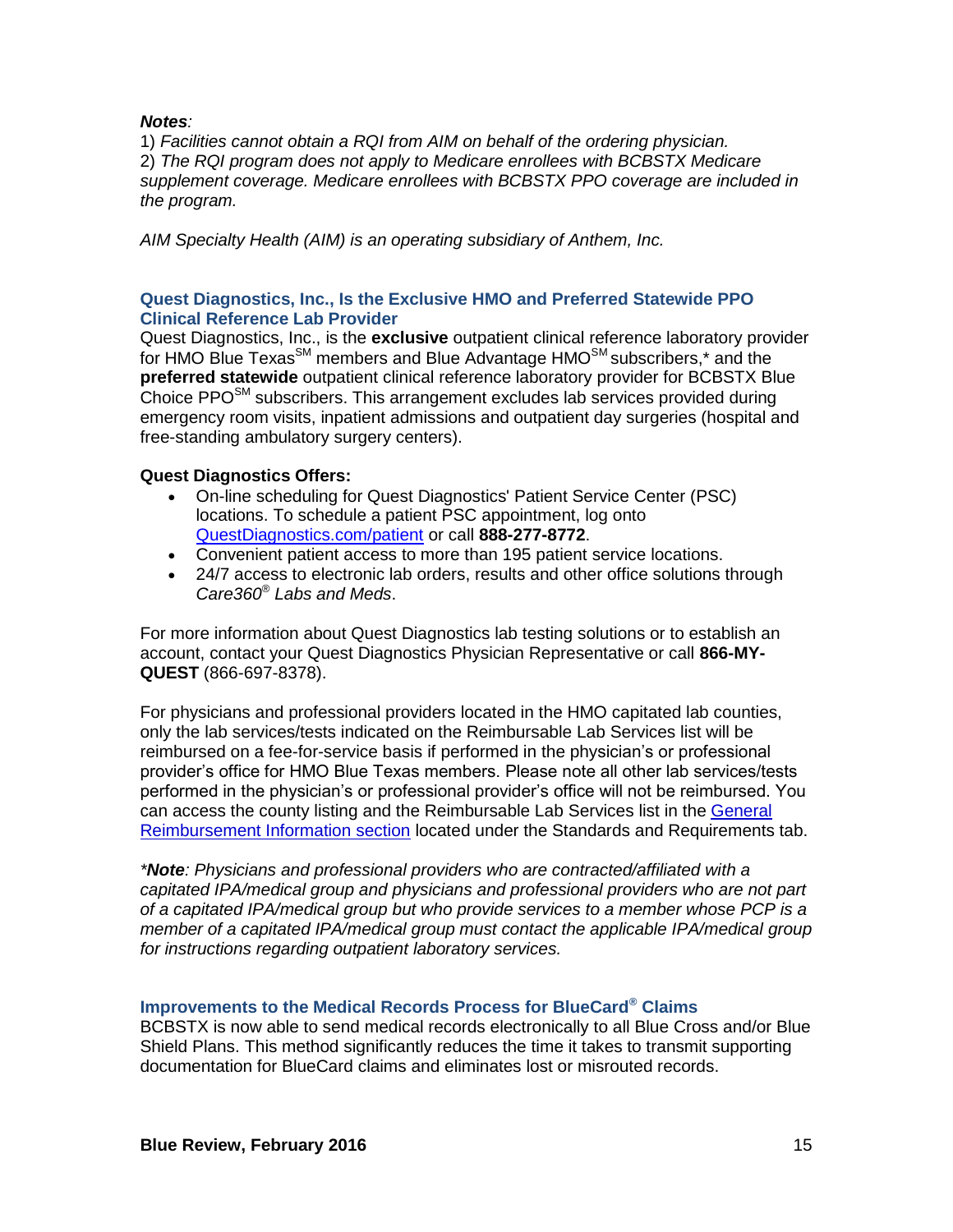As always, we will request that you submit your medical records to BCBSTX if needed for claims processing.

Requests for medical records from other Blues Plans before rendering services, as part of the preauthorization process, should be submitted directly to the requesting Plan.

## **Pass-through Billing**

BCBSTX does not permit pass-through billing. Pass-through billing occurs when the ordering physician or professional provider requests and bills for a service, but the service is not performed by the ordering physician or professional provider.

The performing physician, professional provider or facility and ancillary provider should bill for these services unless otherwise approved by BCBSTX. BCBSTX does not consider the following scenarios to be pass-through billing:

- The service of the performing physician, professional provider or facility and ancillary provider is performed at the place of service of the ordering provider and is billed by the ordering physician or professional provider.
- The service is provided by an employee of a physician, professional provider or facility and ancillary provider (physician assistant, surgical assistant, advanced nurse practitioner, clinical nurse specialist, certified nurse midwife or registered first assistant who is under the direct supervision of the ordering physician or professional provider) and the service is billed by the ordering physician or professional provider.

The following modifiers should be used by the supervising physician when he/she is billing for services rendered by a Physician Assistant (PA), Advanced Practice Nurse (APN) or Certified Registered Nurse First Assistant (CRNFA):

- **• AS modifier:** A physician should use this modifier when billing on behalf of a PA, APN or CRNFA for services provided when the aforementioned providers are acting as an assistant during surgery. (Modifier AS is to be used *ONLY* if they assist at surgery.)
- **• SA modifier:** A supervising physician should use this modifier when billing on behalf of a PA, APN or CRNFA for **non-surgical** services. (Modifier SA is used when the PA, APN, or CRNFA is assisting with any other procedure that *DOES NOT* include surgery.)

### **Contracted Providers Must File Claims**

As a reminder, physicians, facilities, professional providers and ancillary providers must file claims for any covered services rendered to a patient enrolled in a BCBSTX health plan. You may collect the full amounts of any deductible, coinsurance or copayment due and then file the claim with BCBSTX. Arrangements to offer cash discounts to an enrollee in lieu of filing claims with BCBSTX violate the requirements of your provider contract with BCBSTX.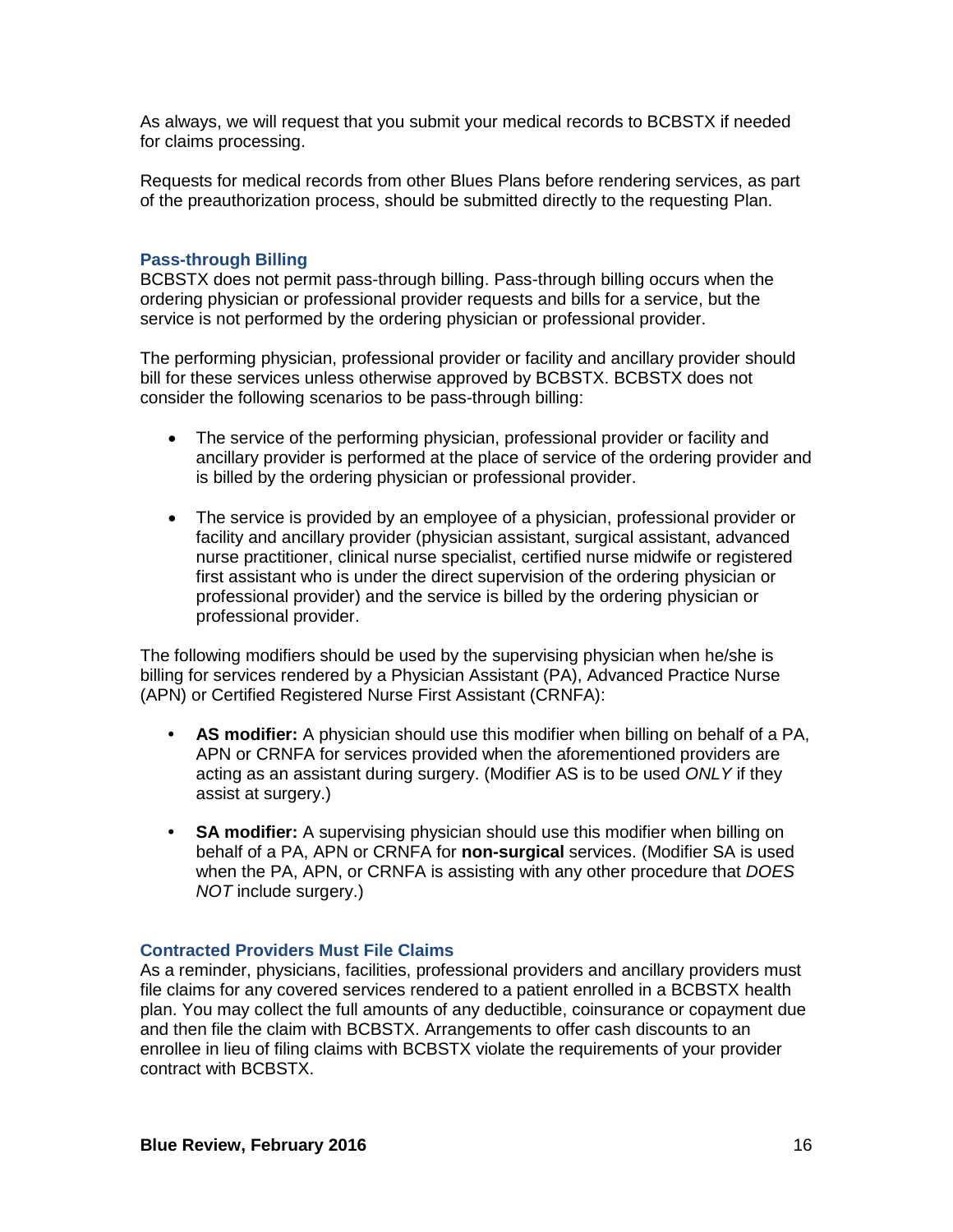Notwithstanding the foregoing, a provision of the American Recovery and Reinvestment Act changed HIPAA to add a requirement that if a patient self pays for a service in full and directs a provider to not file a claim with the patient's insurer, the provider must comply with that directive and may not file the claim in question. In such an event, you must comply with HIPAA and not file the claim to BCBSTX.

#### **Medical Policy Disclosure**

New or revised medical policies, when approved, will be posted on the BCBSTX provider website on the 1<sup>st</sup> or 15<sup>th</sup> day of each month. Those medical policies requiring disclosure will become effective 90 days from the posting date. Medical policies that do not require disclosure will become effective 15 days after the posting date. The specific effective date will be noted for each medical policy that is posted.

To view active and pending medical policies go to [bcbstx.com/provider](http://www.bcbstx.com/provider) and click on the Standards & Requirements tab, then click on the Medical Policies offering. After reading and agreeing to the disclaimer, you will then have access to active and pending medical policies.

#### **Draft Medical Policy Review**

In an effort to streamline the medical policy review process, you can view draft medical policies on the BCBSTX provider website and provide your feedback online. If there are any draft medical policies to review, these documents will be made available for your review around the  $1<sup>st</sup>$  and the  $15<sup>th</sup>$  of each month with a review period of approximately two weeks.

To [view draft medical policies](http://www.medicalpolicy.hcsc.net/medicalpolicy/disclaimer?corpEntCd=TX1) go to our provider website and click on the Standards & Requirements tab, then click on the Medical Policies offering. After reading and agreeing to the disclaimer, you will then have access to view any draft medical policies, if available.

### **No Additional Medical Records Needed**

Physicians and professional providers who have received an approved predetermination (which establishes medical necessity of a service) or have obtained a radiology quality initiative (RQI) from AIM Specialty Health need not submit additional medical records to BCBSTX. In the event that additional medical records are needed to process a claim on file, BCBSTX will request additional medical records at that time.

Predetermination does not guarantee payment. All payments are subject to determination of the insured person's eligibility, payment of required deductibles, copayments and coinsurance amounts, eligibility of charges as covered expenses, application of the exclusions and limitations, and other provisions of the policy at the time services are rendered.

### **Importance of Obtaining a Preauthorization/Referral**

A preauthorization/referral is required for certain types of care and services. Although BCBSTX participating physicians and professional providers are required to obtain preauthorizations/referrals, it is also the responsibility of the member/subscriber to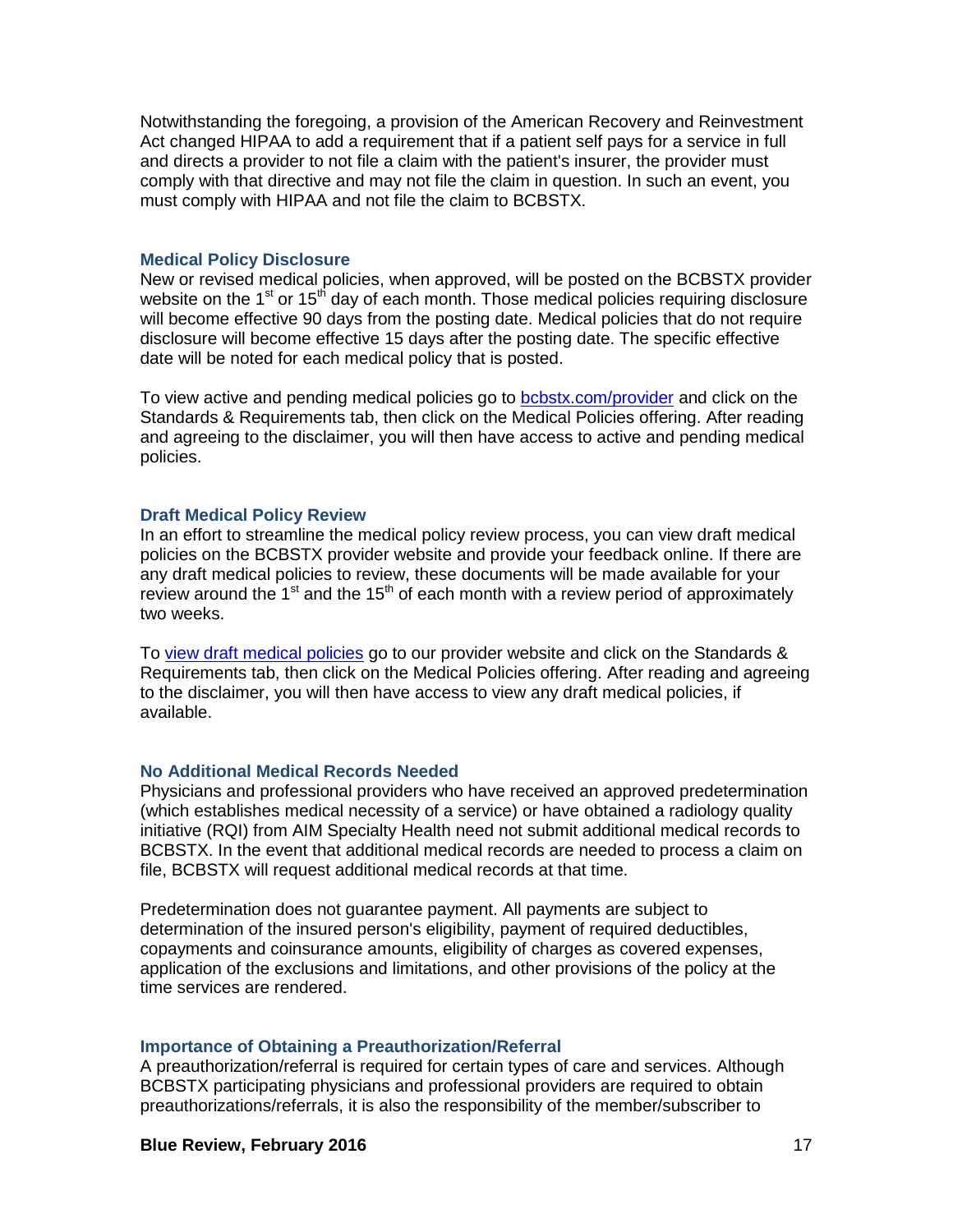confirm that this action has been taken for services that require a preauthorization/referral.

Preauthorizations/referrals must be obtained for any services provided by someone other than the member's primary care physician (PCP) i.e., specialist, ambulatory surgery centers, ancillary, etc. A preauthorization/referral is also needed for an initial stay in a facility and any additional days or services added on.

If a member/subscriber does not obtain a preauthorization/referral for initial facility care or services, or additional days or services added on, the benefit for covered expenses may be reduced.

A preauthorization/referral does not guarantee payment. All payments are subject to determination of the member/subscriber's eligibility, payment of required deductibles, copayments and coinsurance amounts, eligibility of charges as covered expenses, application of the exclusions and limitations and other provisions of the policy at the time services are rendered.

If a preauthorization/referral request is received from an out-of-network (OON) provider and the member/subscriber does not have an OON benefit, BCBSTX will contact the ordering provider to discuss network options. However, if a member/subscriber has an OON benefit, OON benefits will apply, which could result in a higher cost sharing.

## **Avoidance of Delay in Claims Pending COB Information**

BCBSTX receives thousands of claims each month that require unnecessary review for coordination of benefits (COB). What that means to our physicians, professional providers, facility and ancillary providers is a possible delay, or even denial of services, pending receipt of the required information from the member/subscriber.

Here are some tips to help prevent claims processing delays when there is only one insurance carrier:

- CMS-1500, box 11-d if there is no secondary insurance carrier, mark the "No" box.
- $\bullet$  Do not place anything in box 9, a through d this area is reserved for member information for a secondary insurance payer.

It is critical that no information appears in box 11-d or in box 9 a-d if there is only one insurance payer.

### **Billing for Non-covered Services**

As a reminder, contracted physicians, professional providers, facility and ancillary providers may collect payment from members/subscribers for copayments, co-insurance and deductible amounts. The physician, professional provider, facility or ancillary provider may not charge the member/subscriber more than the patient share shown on their provider claim summary (PCS) or electronic remittance advice (ERA).

In the event that BCBSTX determines that a proposed service is not a covered service, the physician, professional provider, facility or ancillary provider must inform the member/subscriber in writing in advance. This will allow the physician, professional,

### **Blue Review, February 2016** 18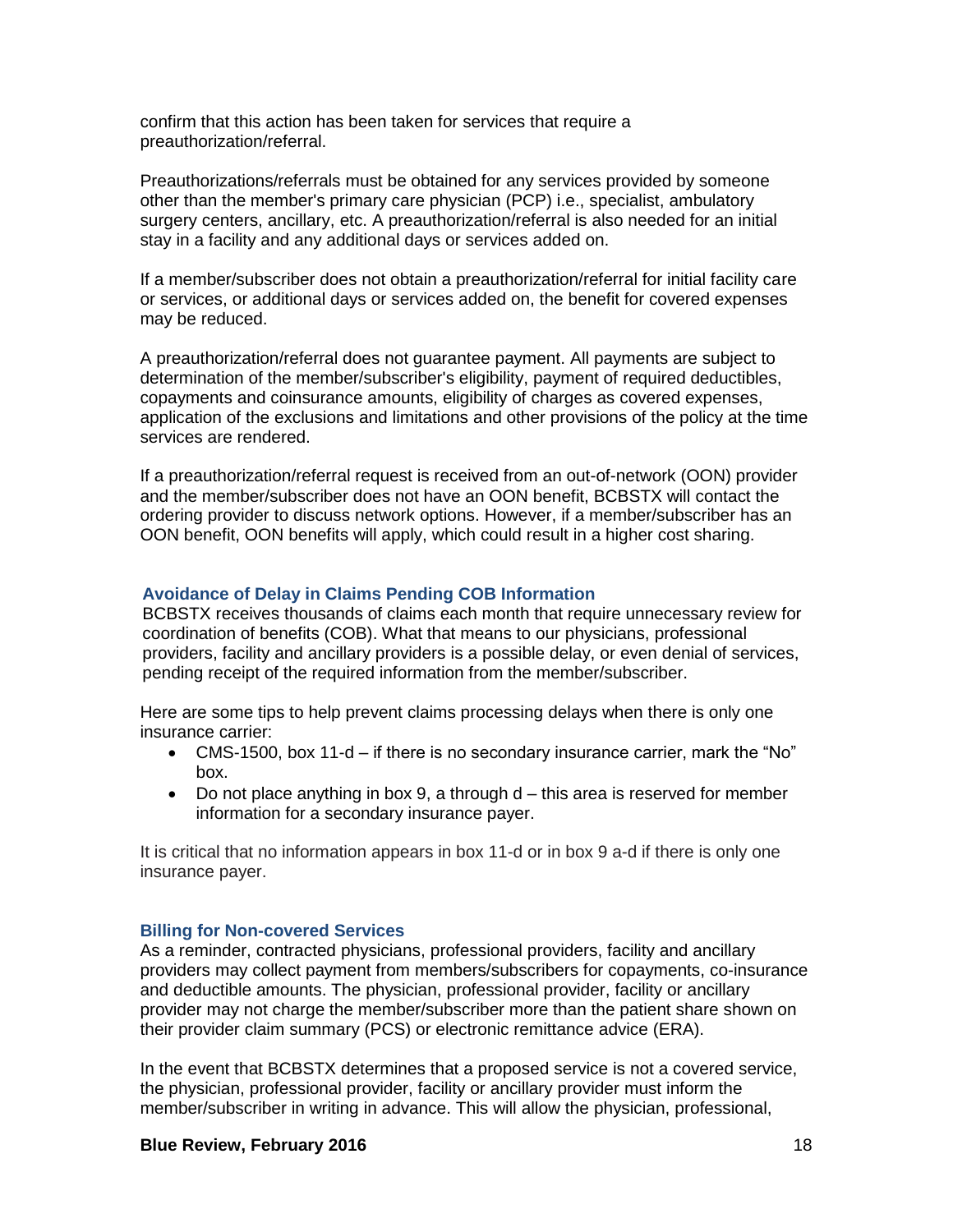facility or ancillary provider to bill the member/subscriber for the non-covered service rendered.

In no event shall a contracted physician, professional provider, facility or ancillary provider collect payment from the subscriber for identified hospital acquired conditions and/or serious reportable events.

#### **Dispensing QVT (Quantity Versus Time) Limits**

To help minimize health risks and to improve the quality of pharmaceutical care, dispensing QVT limits have been placed on select prescription medications. The limits are based upon the U.S. Federal Drug Administration and medical guidelines as well as the drug manufacturer's package insert.

Access the [2015 Standard Drug List Dispensing Limits](http://www.bcbstx.com/pdf/rx/rx_dispensing_limits_std_tx.pdf) and [2015 Generics Plus Drug](http://www.bcbstx.com/pdf/rx/rx_dispensing_limits_gen_tx.pdf)  [List Dispensing Limits](http://www.bcbstx.com/pdf/rx/rx_dispensing_limits_gen_tx.pdf) documents online.

#### **Prescription Drug Lists**

Throughout the year, the BCBSTX Clinical Pharmacy Department team frequently reviews the prescription drug lists. Tier placement decisions for each drug on the list follow a precise process, with several committees reviewing efficacy, safety and cost of each drug.

For the 2015 drug updates, visit the BCBSTX provider website under the Pharmacy Program tab, or follow this link: [bcbstx.com/provider/pharmacy/index.html](http://www.bcbstx.com/provider/pharmacy/index.html) and click on the [Rx List/Prescribing Guides](http://www.bcbstx.com/provider/pharmacy/rx_list.html) offering in the left-side navigation list.

#### **Are Utilization Management Decisions Financially Influenced?**

BCBSTX is dedicated to serving our customers through the provision of health care coverage and related benefit services. BCBSTX prohibits decisions based on financial incentives – utilization management decisions are based on appropriateness of care and service and existence of coverage.

BCBSTX does not specifically reward practitioners or clinicians for issuing denials of coverage, nor is there compensation based on the number or frequency of telephone calls or other contacts that occur with health care providers, members or subscribers. Financial incentives for utilization management decision makers do not encourage decisions that result in underutilization.

#### **Contact us**

[Access a directory](http://www.bcbstx.com/provider/contact_us.html) of BCBSTX contacts.

#### **Update Your Contact Information**

Accurate provider directories are an important part of providing BCBSTX members/subscribers with the information they need to manage their health.

To update your contact information, please submit your correspondence via:

#### **Blue Review, February 2016** 19